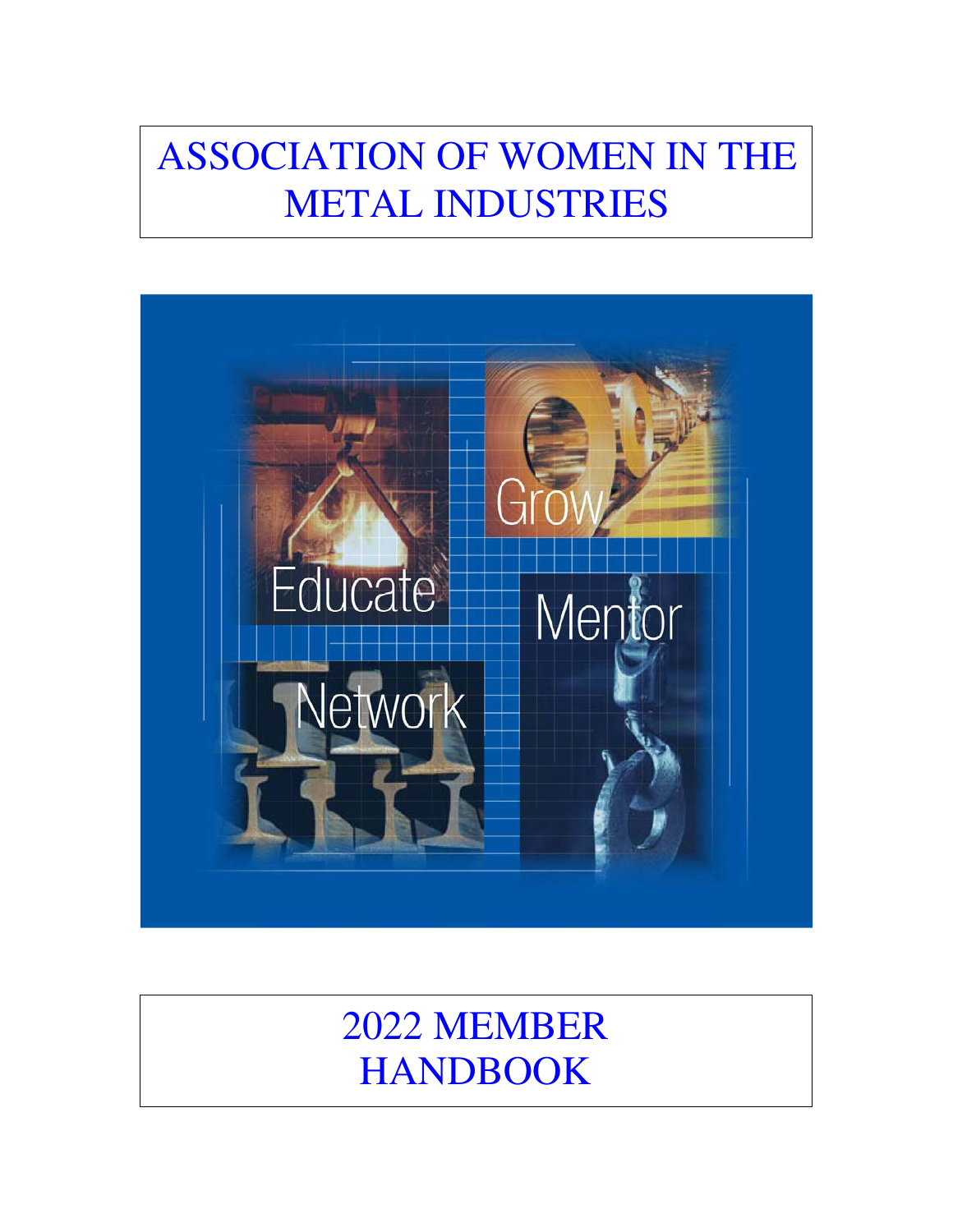# **Table of Contents**

| Our Purpose                                                                                    |                                                      |
|------------------------------------------------------------------------------------------------|------------------------------------------------------|
|                                                                                                | $\overline{2}$                                       |
|                                                                                                | $\overline{2}$                                       |
|                                                                                                | $\overline{2}$                                       |
| Know Your Organization<br>International and Chapter Locations<br>AWMI Organizational Structure | 3<br>$\overline{4}$<br>$\overline{4}$<br>5<br>5<br>5 |
| Membership                                                                                     | 6<br>7<br>7<br>8<br>8<br>9<br>9                      |
| Frequently Asked Questions about AWMI                                                          | 10                                                   |
| <b>History</b><br>Making A Difference Award History                                            | 15<br>15<br>16<br>17<br>18<br>18<br>18<br>19         |
|                                                                                                |                                                      |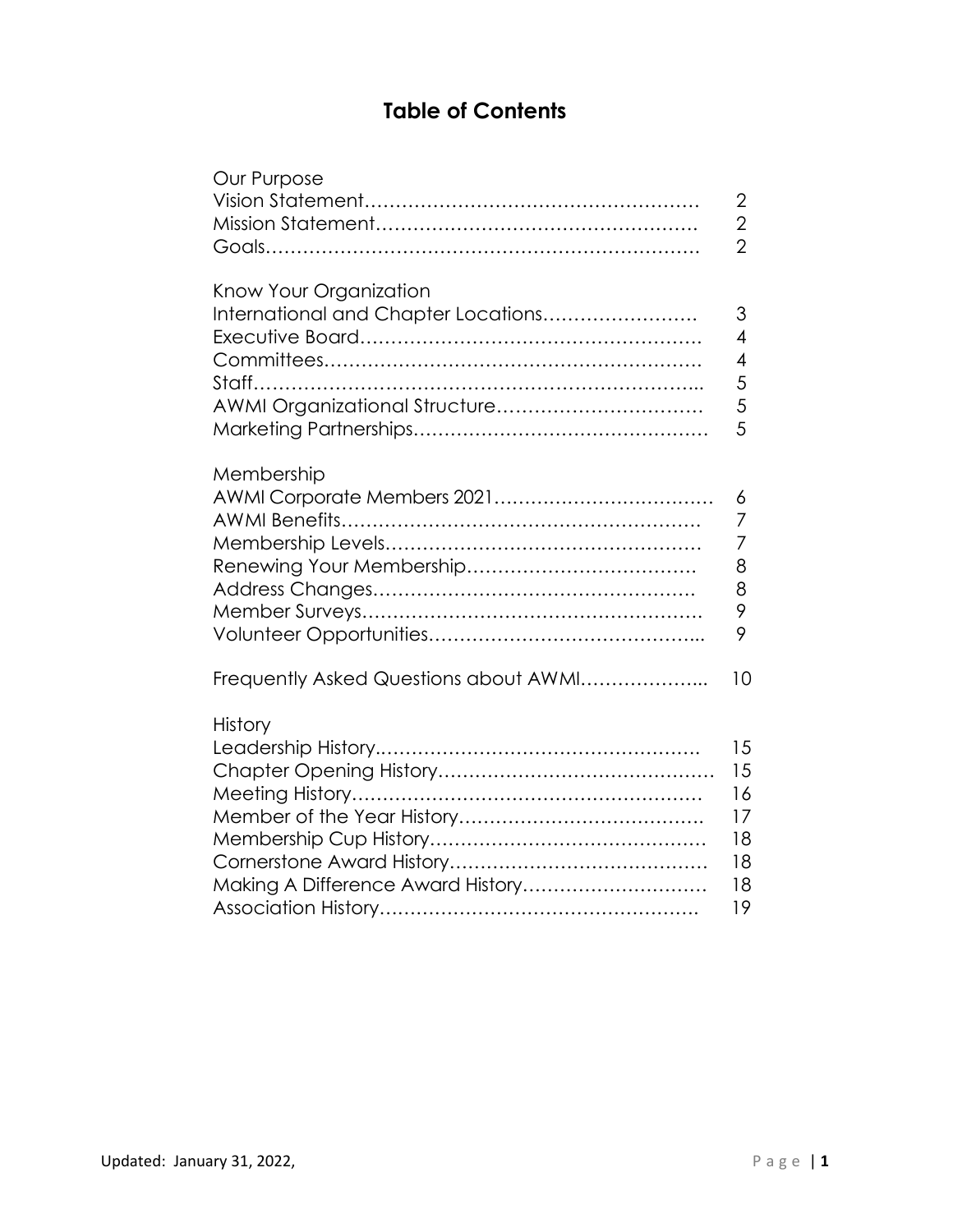# **ASSOCIATION OF WOMEN IN THE METAL INDUSTRIES**

# **VISION STATEMENT**

A metals industry characterized by proportionate representation of women in management positions

# **MISSION STATEMENT**

AWMI is an international, professional organization dedicated to promoting and supporting the advancement of women in the metal industries

# **GOALS**

#### GROW

- o Increase individual and corporate membership in AWMI
- o Retain existing members and retrieve lapsed and former members
- o Increase attendance/participation at local and international events
- o Expand membership beyond strictly metals industry individuals and companies

### EDUCATE

- o Create an accessible, continuous learning environment
- o Provide useful and relevant programming to members and non-members
- o Offer annual conferences that combine metals industry speakers and tours with professional and personal development

#### NETWORK

- o Create opportunities for professional interaction among industry participants
- o Increase awareness of AWMI by exhibiting at major industry conferences/trade shows

### **MENTOR**

o Provide all AWMI members the opportunity to mentor an be mentored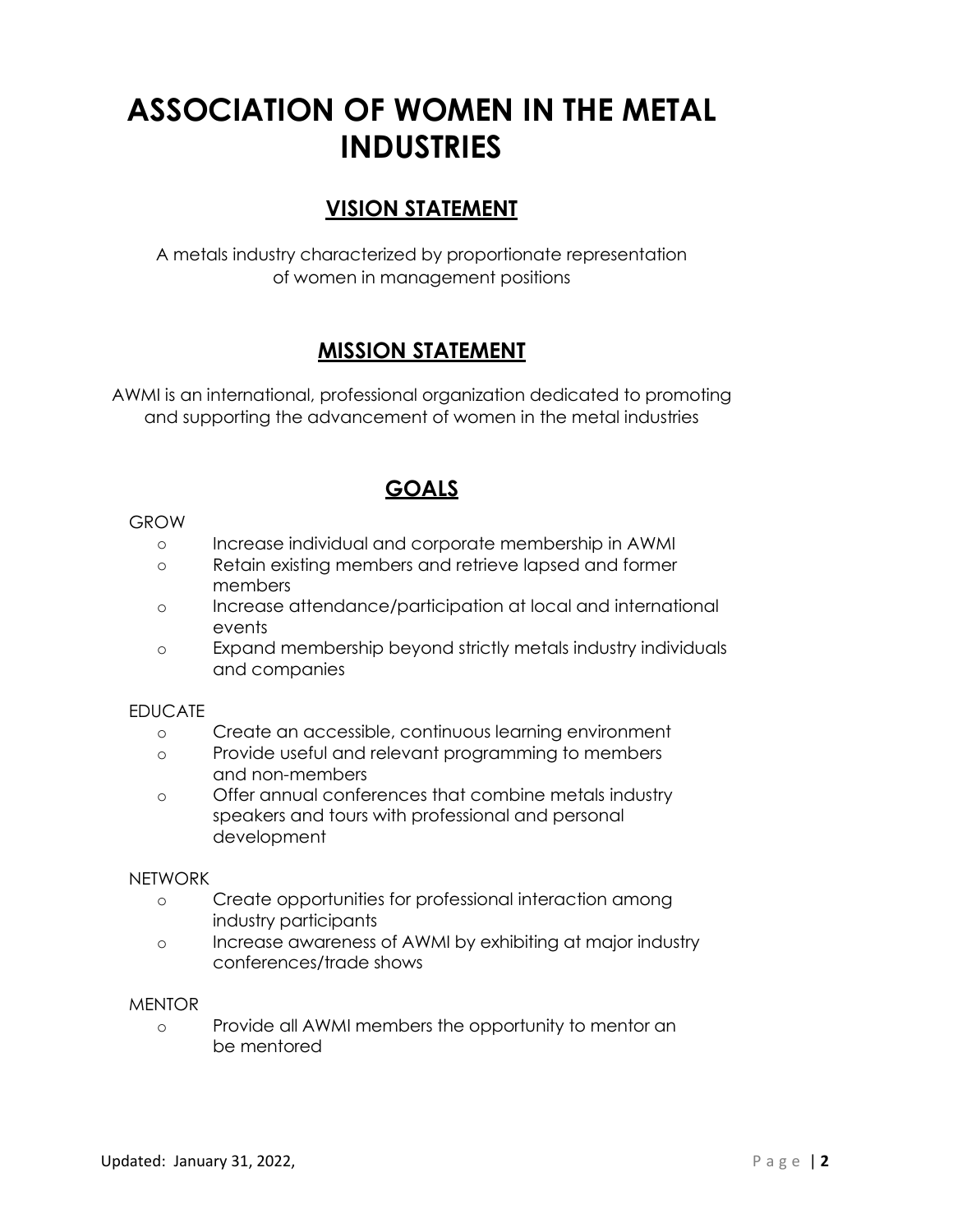# **AWMI INTERNATIONAL AND CHAPTER LOCATIONS**

# **INTERNATIONAL HEADQUARTERS**

19 Mantua Road Mt. Royal, NJ 08061 Phone: (856) 423-3201 Fax: (856) 423-3420 Website: www.awmi.org Email: awmi@talley.com

#### **CENTRAL REGION**

Cincinnati/No. Kentucky (2012) Cleveland Chapter (1987) Columbus Chapter (1999) Detroit Chapter (1989)

#### **MIDWEST REGION**

Chicago Chapter (1983) Minnesota Chapter (1987) Quad Cities Chapter (2006) St. Louis Chapter (1990) Wisconsin Chapter (1986)

### **NORTHEAST REGION**

Mid-Atlantic Chapter (2019) (Baltimore Chapter (1991) and Philadelphia Chapter (1988), merged in 2019) Pittsburgh Chapter (1987) Toronto Chapter (1997)

### **SOUTHERN REGION**

Alabama Chapter (1992) (Birmingham changed to Alabama) Carolinas Chapter (1989) Tennessee Chapter (2006) Texas Chapter (1987)

### **WESTERN REGION**

California (1981) (Northern California and Los Angeles Chapters both founded in 1981, merged in 2013) Portland Chapter (1990) Seattle Chapter (1993)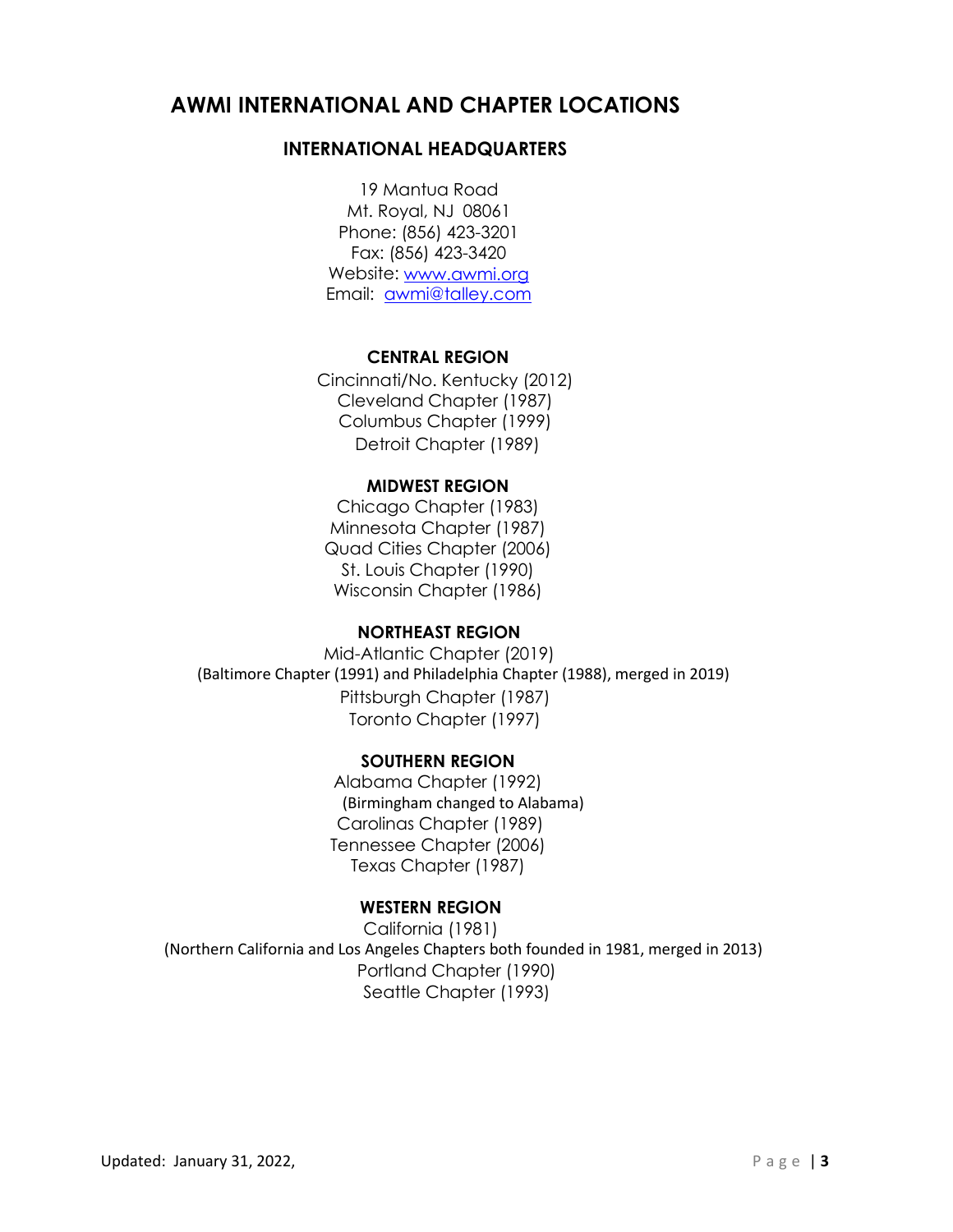# **THE 2022 EXECUTIVE BOARD**

The Executive Board has the most authoritative role and full responsibility for AWMI's affairs and policies. Included are thirteen volunteer members who are elected for twoyear terms, including the AWMI President.

| President                        | Mary Wardle                                 | Steelscape, LLC          |
|----------------------------------|---------------------------------------------|--------------------------|
| Vice President                   | Kelly Jones                                 | <b>Kloeckner Metals</b>  |
|                                  |                                             | Corporation              |
| Secretary                        | Andrea Schmidt                              | Arconic                  |
| Treasurer                        | Lauren Kerekes                              | Worthington Industries   |
| Immediate Past President         | Sonya Malvick                               | <b>Olympic Steel</b>     |
| Marketing Chair                  | Anna Tompkins                               | Atlantic Recycling Group |
| Membership Chair                 | <b>Becky Dolan</b>                          | InfoSight Corporation    |
| <b>Mentoring Chair</b>           | Sian Marcone                                | Arconic                  |
| Programs Chair                   | Carol Chizmar                               | Hydro Extrusion USA, LLC |
| <b>Central Regional Director</b> | Angie DiMasso-Henneman Precoat Metals, Inc. |                          |
| Midwest Regional Director        | Amanda Tomsovic                             | <b>Nucor Corporation</b> |
| Northeast Regional Director      | Amy Beard                                   | Quaker Houghton          |
| Southern Regional Director       | Monica Apodaca                              | Carrier                  |
| Western Regional Director        | Shawna Livingston                           | Korry Electronics        |
|                                  |                                             |                          |

# **COMMITTEES**

AWMI has committees, headed by the appropriate chairperson, to assist the AWMI in formulating policies and in directing affairs. If you are interested in volunteering your time to advance the AWMI mission, you can begin by offering your services on one of the following committees:

Committees Committee Chairs

Executive Committee Mary Wardle, International President Finance Committee Lauren Kerekes, International Treasurer Marketing Committee Anna Tompkins, International Marketing Chair Membership Committee Becky Dolan, International Membership Chair Mentoring Committee Sian Marcone, International Mentoring Chair Policy & Guidelines Sonya Malvick, International Past President Programs Committee Carol Chizmar, International Programs Chair Scholarship Committee Andrea Schmidt, International Secretary Website Committee **Anna Tompkins, International Marketing Chair**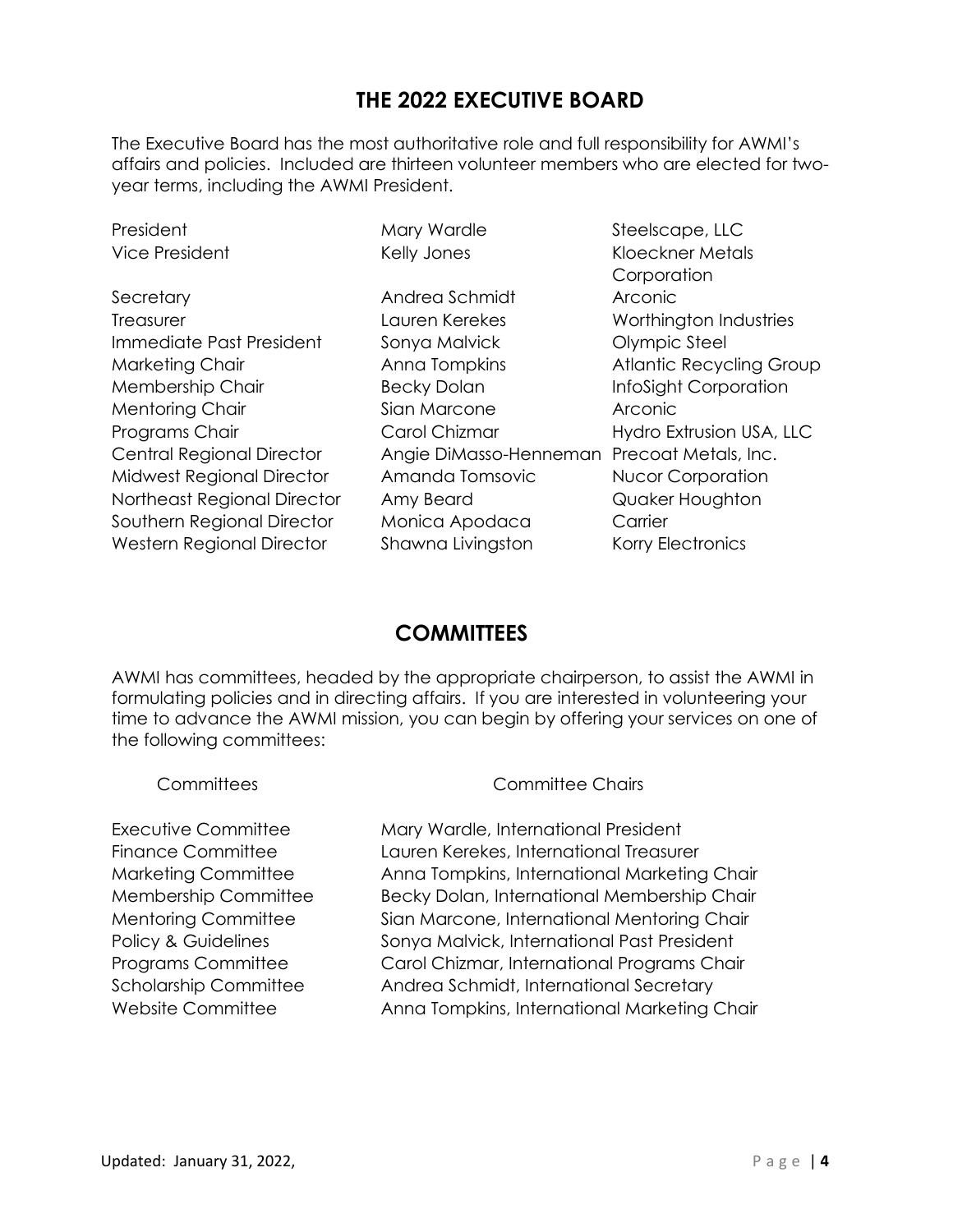# **AWMI STAFF**

Executive Director **Haley Brust** 856-423-3201 Meeting / Program Manager Maripat Traino 856-423-3201 Executive Assistant **Denise Smith Branch** B56-423-3201

# **AWMI Organizational Structure**

- Local Chapters
- Regional Boards
- International Board of Directors
- Executive Committee
- AWMI Staff



# **Marketing Partnerships**

Steel Orbis Armada Corporate Intelligence, Dr. Chris Kuehl Merrett Davies International LLC, Anne Phelan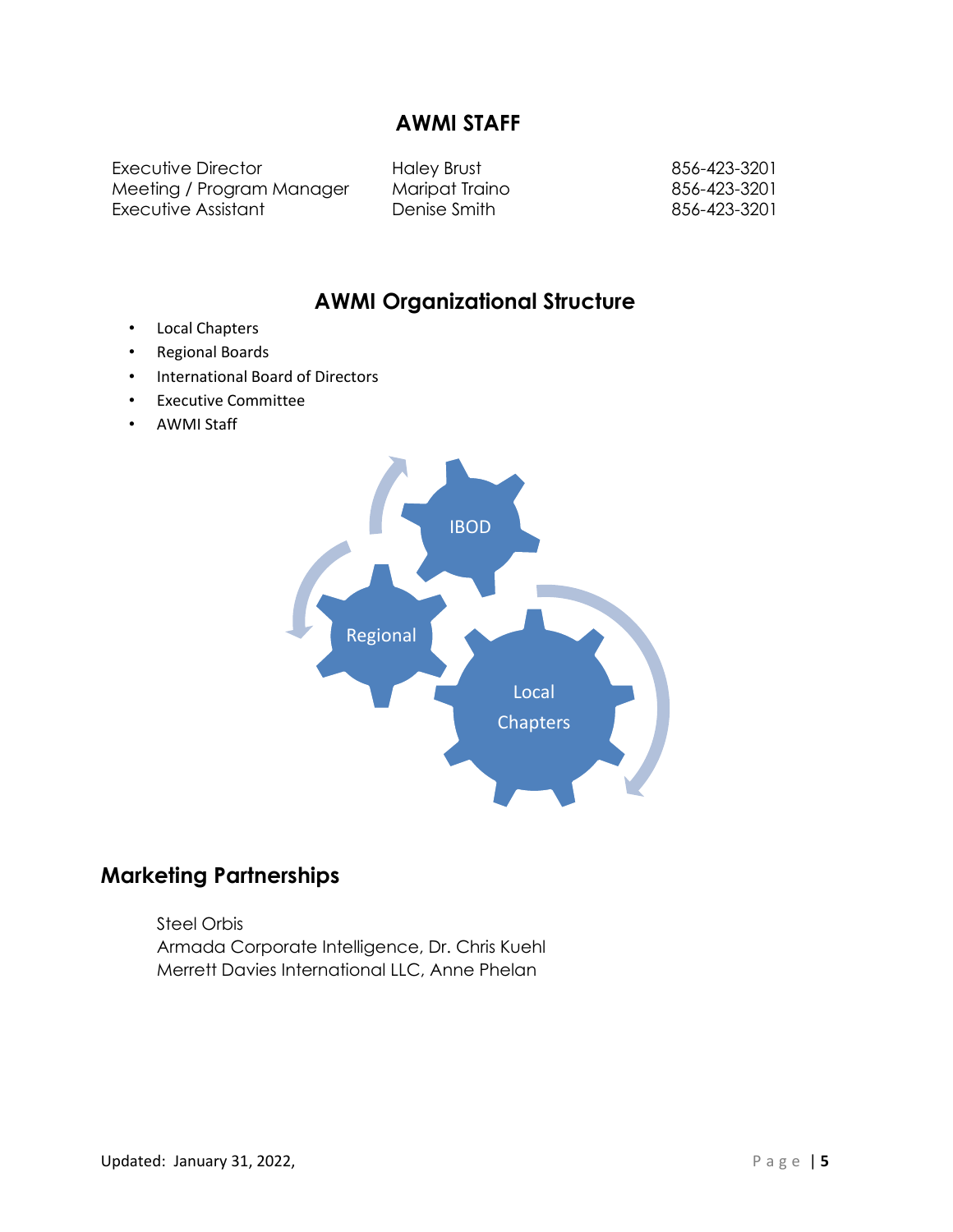# **AWMI Corporate Members 2021**

Alliance Recycling Group Corporate Bronze Member Andes Coil Processors **Communists** Corporate Bronze Member ArcelorMittal Corporate Platinum Member Arconic **Corporate Silver Member** B.L. Duke Corporate Bronze Member Big River Steel **Corporate Silver Member** Bralco Metals Corporate Silver Member ClarkDietrich Corporate Bronze Member Cleveland Cliffs, Inc. Corporate Platinum Member Commercial Metals Company (CMC Steel) Corporate Silver Member Fairway Transit, Inc. The Corporate Bronze Member Ferragon Corp./Ferrous Metal Processing Co. Corporate Bronze Member Ferrous Processing & Trading Co. Corporate Bronze Member Flat Rock Metal, Inc. The Corporate Bronze Member G.E. Mathis Company Corporate Bronze Member Gerdau Corporate Silver Member Heidtman Steel **Communisty** Corporate Silver Member Hydro Corporate Platinum Member Industrial Metal Enterprise, Inc. Corporate Bronze Member InfoSight Corporation Corporate Bronze Member Kenwal Steel **Corporate Gold Member** Kloeckner Metals Corporation Corporate Gold Member Kreher Steel **Corporate Bronze Member** Lapham-Hickey Steel **Corporate Bronze Member** Leeco Steel, LLC **Corporate Silver Member** Majestic Steel USA, Inc. Corporate Silver Member Marubeni-Itochu Steel America Inc. (MISA) Corporate Bronze Member McNeilus Steel Inc. **Corporate Silver Member** Midrex Technologies, Inc. Corporate Bronze Member Naylor Pipe Company **Company** Corporate Bronze Member NORMA Group **Corporate Silver Member** North Shore Steel **North Shore Steel** Corporate Bronze Member North Star BlueScope Steel Corporate Silver Member Northwest Shippers, Inc. Corporate Bronze Member Nucor Corporation **Nucor Corporation** Corporate Platinum Member Olympic Steel, Inc. Corporate Gold Member PGT Trucking, Inc. The Corporate Bronze Member Quaker Houghton Corporate Silver Member Russel Metals Inc, The Corporate Platinum Member Ryerson Corporate Silver Member Samuel, Son & Co. Corporate Platinum Member Shapiro Metals **Communists** Corporate Silver Member

Updated: January 31, 2022, **P** a g e  $\vert$  6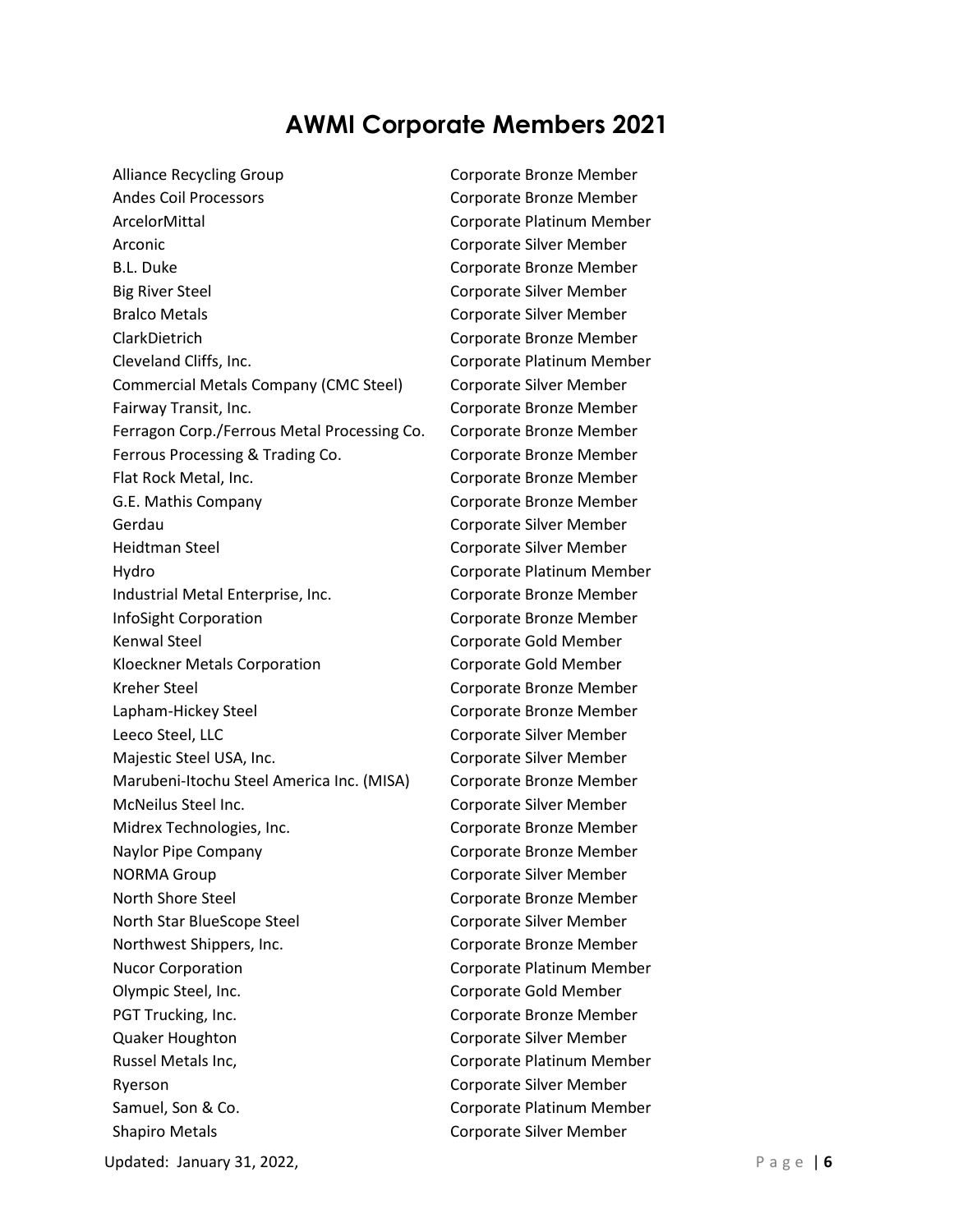| <b>SSAB Americas</b>               | Corporate Platinum Member |
|------------------------------------|---------------------------|
| Steel Dynamics, Inc.               | Corporate Platinum Member |
| Steelscape, LLC                    | Corporate Gold Member     |
| Steelspider.com                    | Corporate Bronze Member   |
| <b>Target Steel</b>                | Corporate Silver Member   |
| Thunder Struck Transportation, LLC | Corporate Bronze Member   |
| <b>TMS International</b>           | Corporate Gold Member     |
| United Scrap Metal, Inc.           | Corporate Bronze Member   |
| United States Steel Corporation    | Corporate Platinum Member |
| Viking Materials, Inc.             | Corporate Bronze Member   |
| West Walker Steel                  | Corporate Bronze Member   |
| Wisconsin Steel & Tube             | Corporate Bronze Member   |
| Worthington Industries             | Corporate Gold Member     |
|                                    |                           |

# **AWMI Benefits**

- Continuous networking, education, and professional growth opportunities through International and your Chapter(s)
- Online Membership Directory in our "Members Only" section of the website
- Opportunities to attend MSCI meetings at member rates
- Ability to serve on Chapter, Regional, and International boards
- Online Chapter, Regional, and International calendars with up-to-date events and meetings local to you
- Online Newsletter published four times a year.
- International Conferences with discounted registration for members
- Job Bank with free postings for members
- Mentoring Program
- Opportunities for professional interaction, networking, and business promotion

# **Membership Levels**

# **Regular Membership** - \$175 per year

- Receive educational and professional development opportunities through conferences, meetings, seminars, workshops, and tours
- Learn about industry trends, product applications, basic metallurgy, and market dynamics
- Gain access to AWMI scholarships which are available for those members who qualify and wish to further develop their careers
- Network with your peers by attending local chapter, regional, or international meetings
- Meet exciting women and men with similar backgrounds, responsibilities, and goals in the metal industries
- Develop leadership, management, organizational, and communication skills through participation on the Chapter, Regional, and International Board of Directors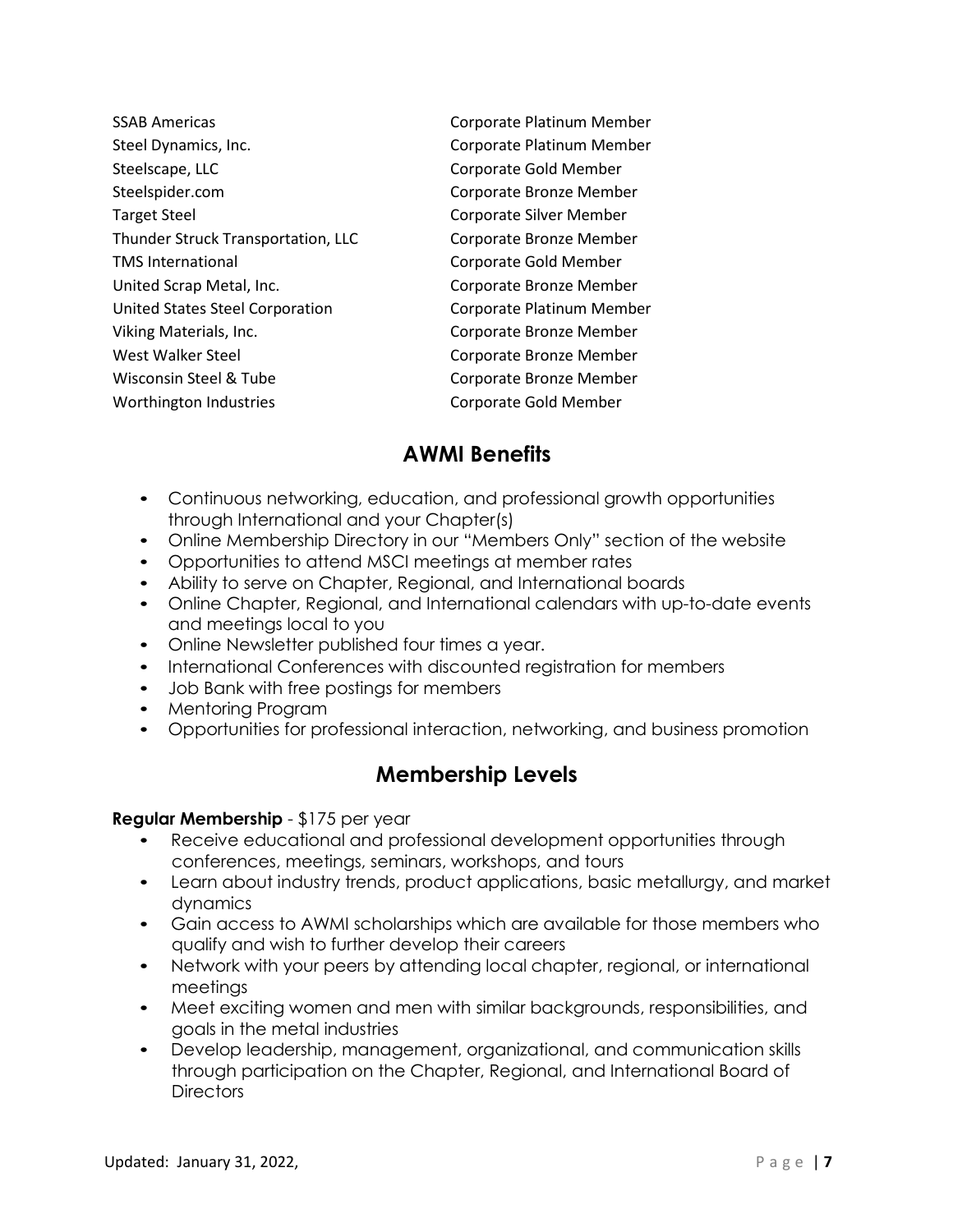- Develop your professional skills in a variety of functional areas sales, marketing, purchasing, credit proficiency, and management
- Get up-to-date market and AWMI information from International and Chapter newsletters
- Attend AWMI International Conferences at the discounted member rate
- Take advantage of educational partnerships with other industry organizations such as Metals Service Center Institute (MSCI) and ASM International

#### **International Membership** - \$175 per year

- Take advantage of the benefits of AWMI, even if you do not reside near one of AWMI's local chapters
- Attend any AWMI chapter meeting at the discounted member rate
- Attend AWMI International Conferences at the discounted member rate
- Receive the International newsletter, published twice a year
- Take advantage of educational partnerships with other industry organizations, such as Metals Service Center Institute (MSCI) and ASM International

#### **Corporate Membership** –

| <b>Platinum Level</b> | \$5,000.00 |
|-----------------------|------------|
| Gold Level            | \$3,500.00 |
| Silver Level          | \$2,000.00 |
| <b>Bronze Level</b>   | \$1,000.00 |

(Please see our website at www.awmi.org for details regarding the benefits and value of AWMI Corporate membership)

#### **Renewing your Membership**

Headquarters emails membership renewals in November for the following year. You will receive two renewal notices prior to your membership expiration and a third renewal notice on or around the time your membership expires. It is important that we have your current email address so you do not miss your renewal notices.

Renewing on your first or second notice ensures that you will not lose your membership password for the Members-Only section of the website or any of the other member benefits.

#### **Address Changes**

Let us know as soon as you move! Please update your member information on the website. Go to **www.awmi.org** and log in as a member.

If you already have your login and password set, once you have logged in, click on Profile for [your name]. You can then access the pertinent information by clicking on the appropriate tab. For instance - ADDRESS, then simply type in the corrected information, click SUBMIT, and you will receive confirmation that your changes have been saved. These changes occur real-time in the AWMI database at headquarters.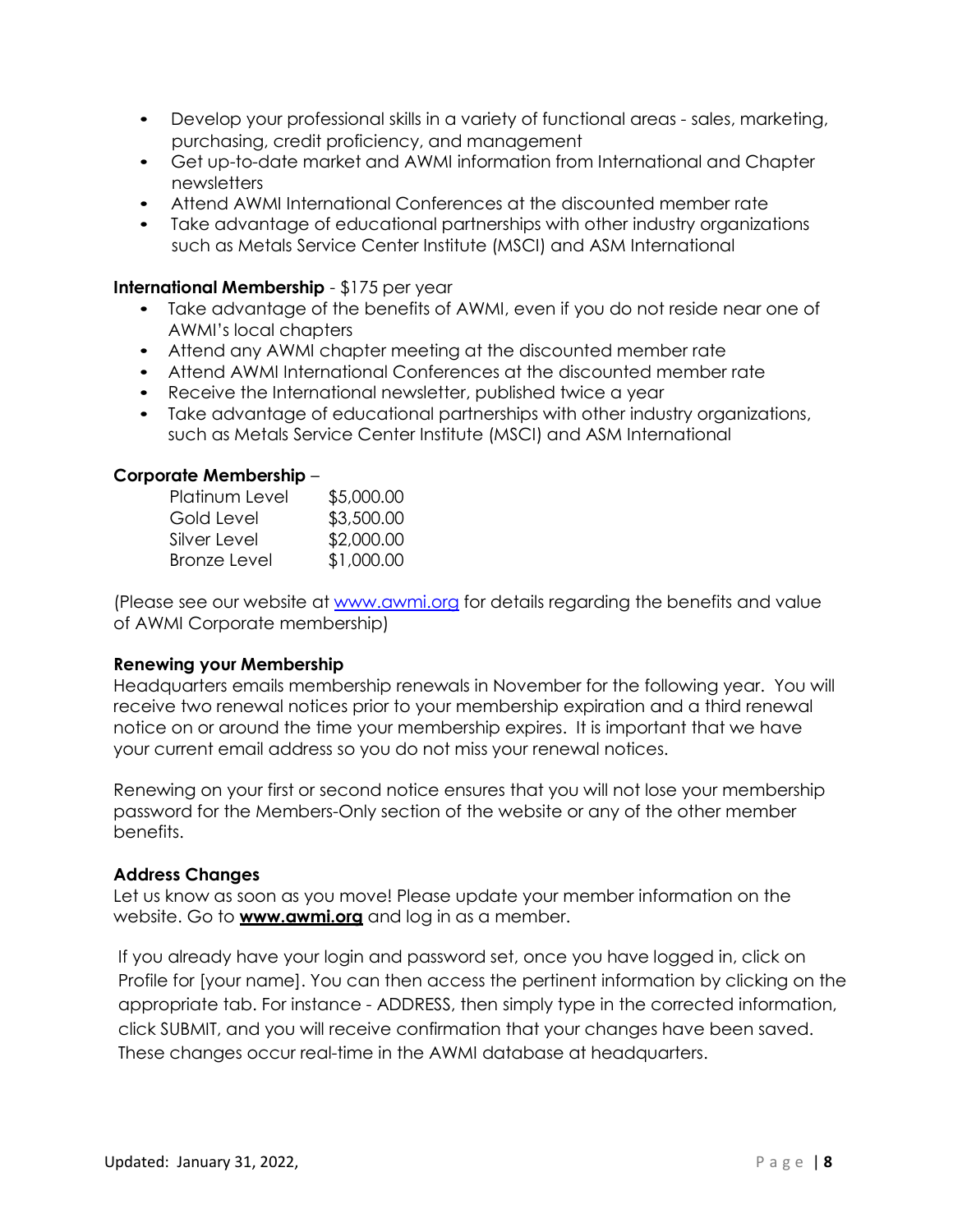If you make a change, please do not forget to notify your local chapter so they can update your information and make any changes to their Board Roster if you are a Chapter Board Member. If you are a Regional Board Member, please make certain to notify your Regional Secretary.

## **Logging in for the first time**

If you have not yet logged in for the first time, simply click on the Login link on the right side of the screen and follow these instructions:

1. Click on

"Find Me".

2. Fill in each of the four cells marked EMAIL, FIRST NAME, LAST NAME and ZIP/POSTAL CODE, then click "Submit".

3. The Find Me screen will display the email addresses currently in the database that match your name. (If there is no match, see #6 below). Click on the email address to which you want your password sent and the system will send your password to that address instantaneously. The email message will come from awmi@talley.org with the subject line, "Your login information" -- so please make certain that "talley.org" is on your safe List on your email server, and/or in your safe list in your email program.

4. If you do not receive your login information within a few minutes, it may be due to the mail server settings in your company, the SPAM filters, or the mail server itself. If you never receive an email, it means it was blocked/dropped (you never receive a notification of blocked/dropped emails). But, if it gets picked up by the SPAM filter, you should get the notification of those emails for you to allow and deliver if you have this functionality.

- 5. After you have checked those options and still find your login information undelivered, please contact **awmi@talley.com** for assistance.
- 6. If the email address does not match, again, contact **awmi@talley.com** for assistance.
- 7. If you are a current member and have simply forgotten your password, click on RESET PASSWORD. On the next screen, type in your email address and click SUBMIT. Again, your new computer-generated password will be emailed to you instantaneously. The email message will come from awmi@talley.org with the subject line, "Your login information."

### **Membership Surveys**

Membership feedback is extremely important to us. AWMI regularly conducts surveys, and your participation is essential to our ability to accommodate membership requests and ideas. Please feel free to make suggestions or recommendations at any time to your local board or to AWMI Headquarters.

### **Volunteer Opportunities**

Members in the U.S. and in Canada who express an interest in volunteering for AWMI can log on to our website at http://www.awmi.org or contact the Membership Chair (page 5).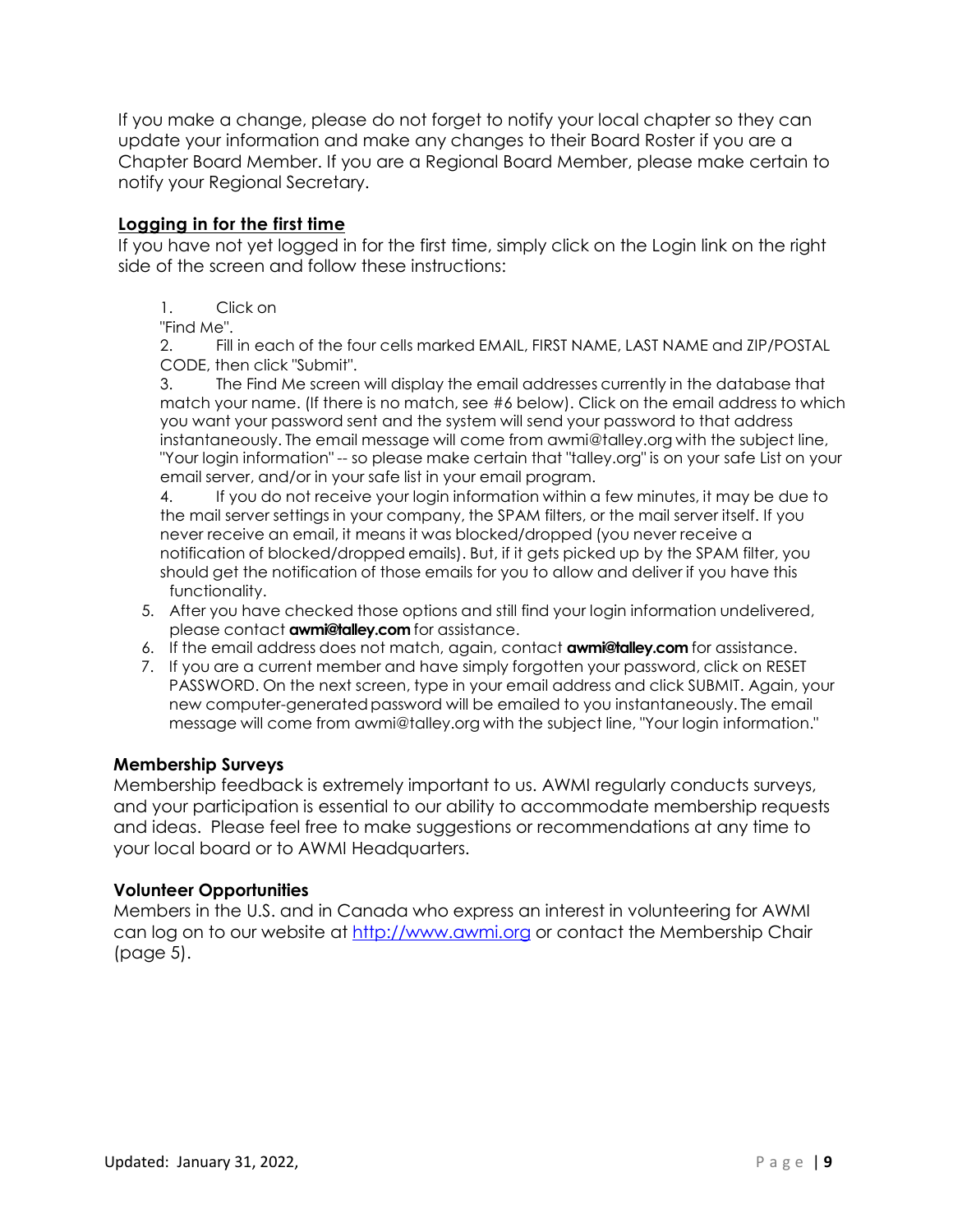# **AWMI FAQS**

## **1. How is AWMI structured?**

AWMI is structured into three divisions:

- International, which administers the entire organization, plans international meetings, manages the website, etc.
- Regional, which manages the day-to-day operations of the local chapter boards.
- Chapters, which manage local activities.

## **2. What are the advantages of becoming an AWMI member as opposed to other professional organizations?**

The advantage of AWMI is our commitment to the growth and education of our members. We do this through leadership opportunities, monthly meetings, newsletters, and mentoring programs providing our members with the educational vehicles by which to network and grow.

## **3. How do I sell my company on reimbursing me for my AWMI dues?**

After attending a meeting, write up a report summarizing what you learned at the meeting and how others in your company could benefit from that information. Look at the membership list and see if there are any of your customers or potential customers as members. Set goals to get to know these members.

# **4. What would be the first step in becoming more active in AWMI?**

The first step would be to attend more meetings and to volunteer at our functions. This provides members with a way to easily meet other members, become familiar with their peers and become a familiar face all at the same time.

### **5. How do I use the AWMI website?**

In your browser, type www.awmi.org. In the site, you will be able to access general information available to those without membership registration. However, there is a members' only area where you can search for other members and contact Board members. To access this area, you must be a registered AWMI member. You will receive the User ID and password from our International Headauarters.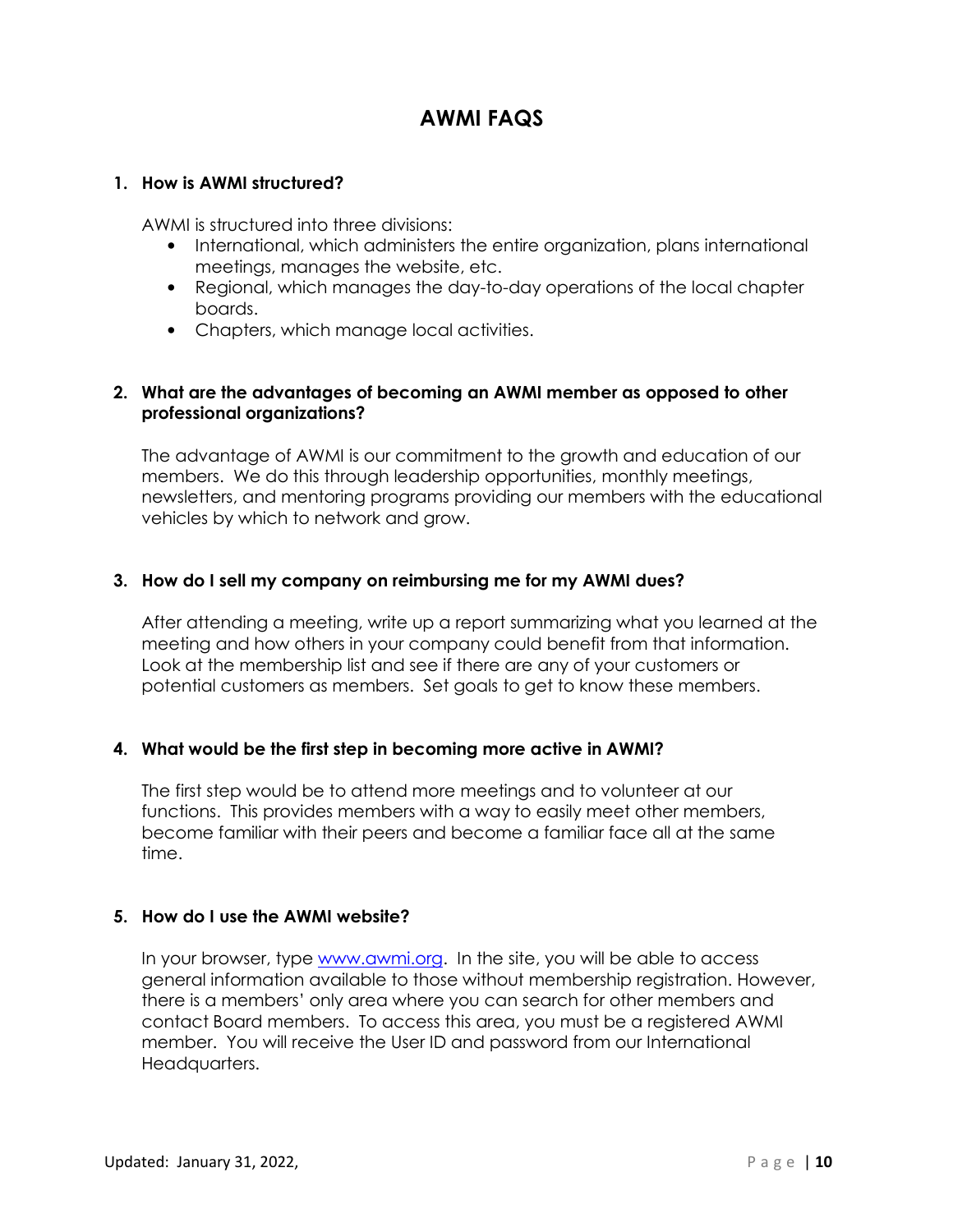## **6. What about corporate memberships?**

We began offering corporate memberships at various levels with remarkable success in

2005. Please see page 20 for details. If you have further questions, please contact our International Membership Chair, found on page 5.

## **7. Has AWMI ever considered changing its name to attract new members?**

The subject has been broached, but AWMI feels that the name reflects who we are and what we have chartered ourselves to accomplish. Our focus remains on female members and there is still a need to keep this focus. We do, however, have a substantial number of male members who regularly take advantage of the many member benefits of AWMI.

### **8. What does AWMI do with the member's annual dues?**

The dues cover the operational costs of running AWMI, including printing, postage, service awards, insurance, and taxes.

## **9. Does AWMI create any revenue from the monthly meetings?**

The goal of the monthly meetings is to pay for themselves. Many times, the chapter will subsidize these meetings due to low attendance or price increases from the site.

# **10. What does AWMI do with fundraising monies?**

Golf outings, raffles, auctions, and other fundraising events are a Chapter's only way to generate income. These monies pay for scholarships, the newsletter, and subsidize monthly meetings as well as cover the expenses of doing Chapter business such as printing, postage, service awards, insurance, and taxes.

### **11. What is the AWMI scholarship program all about? And who qualifies?**

All members in good standing for at least one year are eligible to apply for scholarship funds. A set amount of funds is designated each year. Funds can support members in their educational endeavors outside of AWMI monthly and annual meetings. They have been used in the past to assist members in attending the AWMI International Conferences (AIC), training seminars, school fees, etc. Contact your local AWMI Chapter President or AWMI's International Secretary for more information.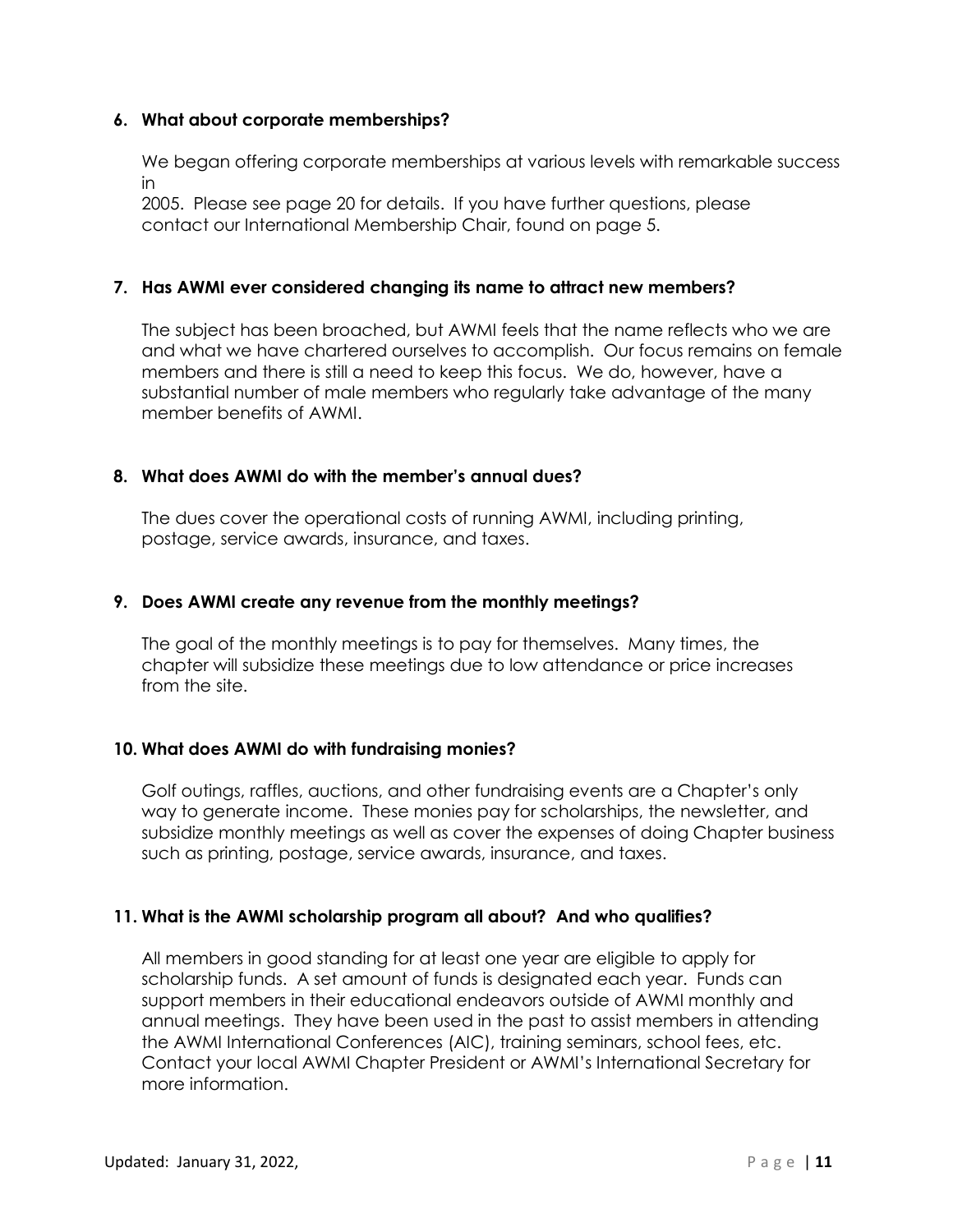## **12. How does a member get elected to the AWMI Board of Directors?**

Each August, nominations are accepted for candidates to the Board of Directors. Nominees are contacted to review their commitment and interests. All qualified nominees are placed on the ballot. Only regular members with a minimum of two years' membership are eligible for nomination. Any member can nominate a regular member, or you can be self-nominated.

### **13. What are the current demographics of AWMI?**

The demographics of AWMI are as follows:

Gender – 80% Female – 20% Male

Where Our Members Work:

- 1% Association/Consultant/R&D
- 26% Mill
- 10% OEM/Manufacturer
- 15% Processor/Fabrication
- 3% Professional Services
- 6% Recycling/Scrap
- 30% Service Center/Distribution
	- 1% Trading Company
- 3% Transportation
- 5% Other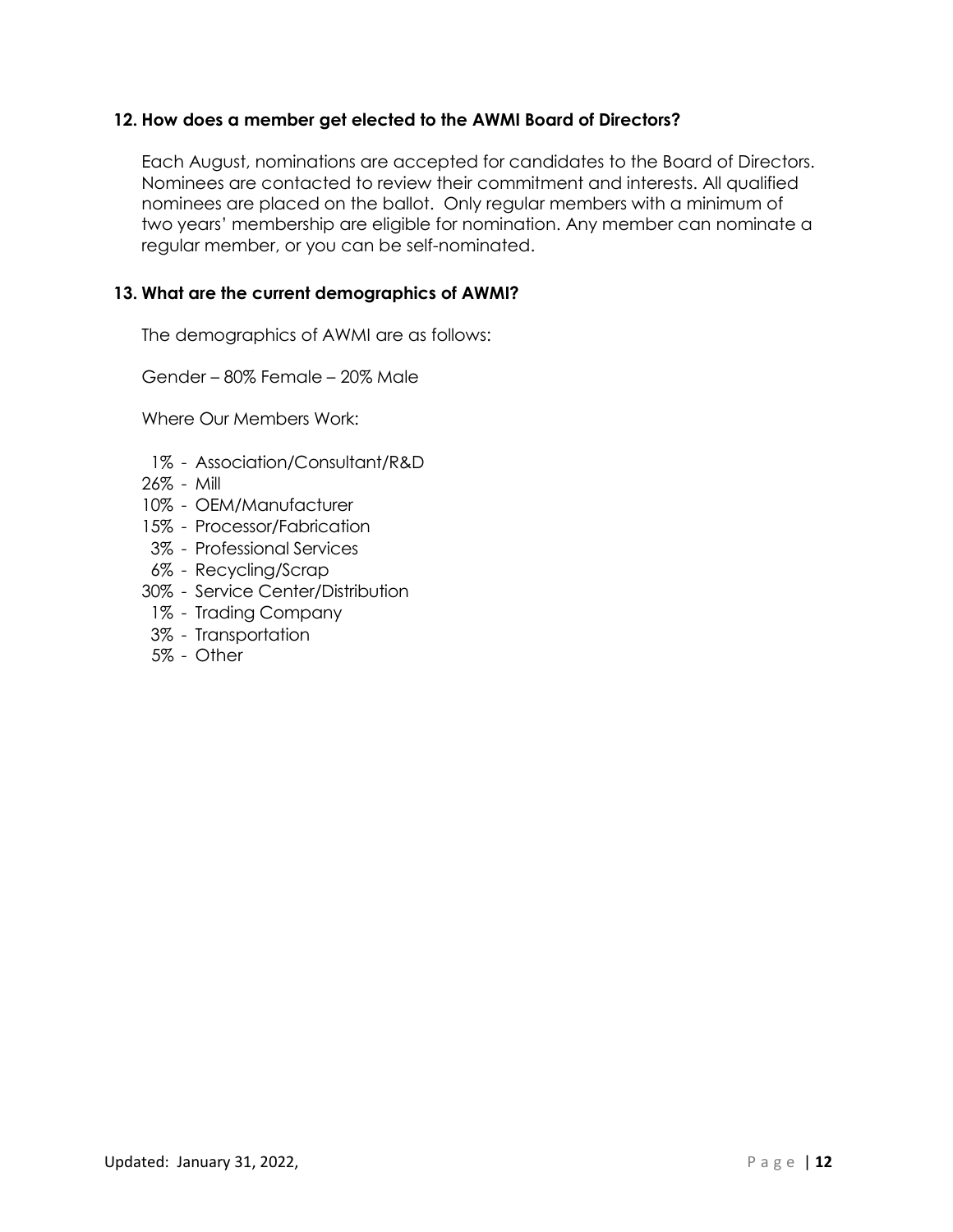

**AWMI MEMBERSHIP BY METAL** 



**AWMI MEMBERSHIP BY FUNCTION** 

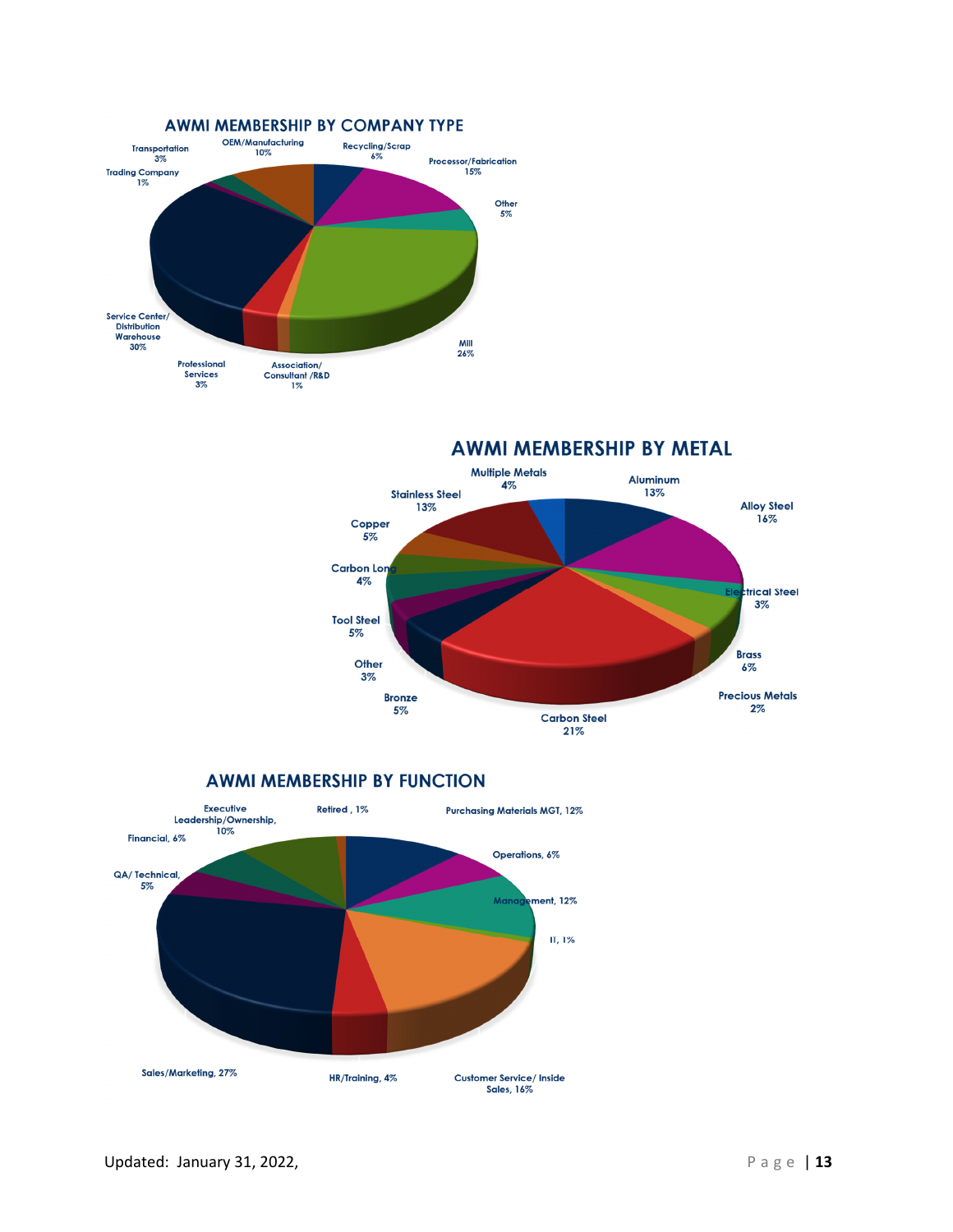## **14. How are the speakers chosen for the monthly meetings?**

Speakers are discussed and selected throughout the year. Sometimes we will see a speaker at another venue and ask them to speak, and others approach us. Most importantly, we look for speakers that will benefit our members and their companies*.*

## **15. AWMI has been concentrating on mentoring. How would I find a member within the organization to be my mentor?**

The easiest way is by coming to our meetings and events. There is no doubt that you will find someone at these events that will provide excellent mentoring skills. If that does not work for you, call a Board member on your local chapter board, or contact our International Mentoring Chair, found on page 5.

### **16. Are AWMI dues tax-deductible?**

AWMI is a 501©6 organization and dues, meeting expenses and donations are not deductible as a charitable contribution but may be deductible as a normal business expense. If you have any questions, please contact your accountant or tax advisor.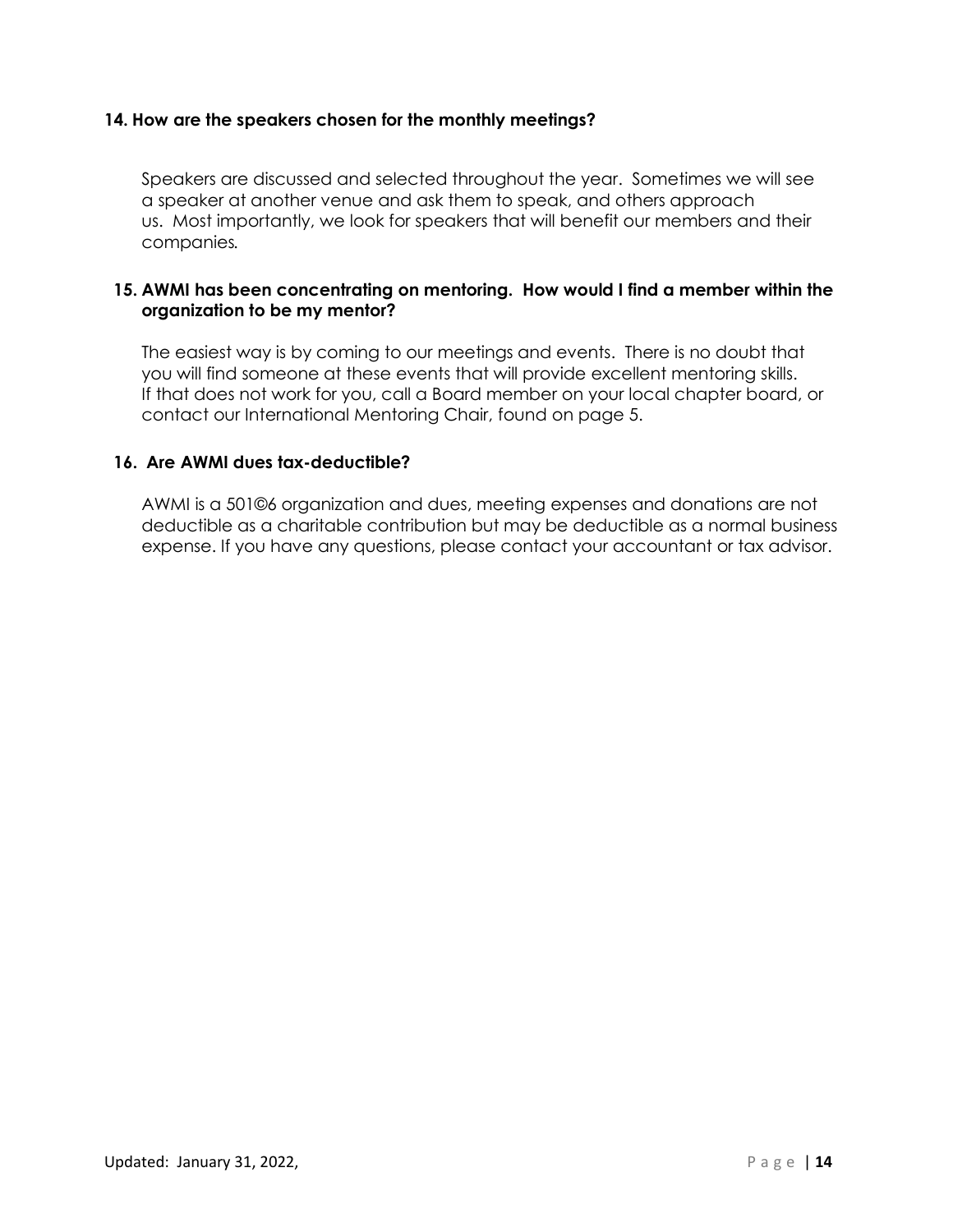# **Association of Women in the Metal Industries Leadership History**

### **First meeting of AWMI founders – January 14, 1981**

Heidi Doran Thyssen Steel Jill Heitzeberg TradeARBED/Skyline Steel Jean Herpin Otto Wolff Mary Mack Metra Steel Ruth McNally Capitol Metals Betty Pearson Joseph T. Ryerson Jana Stipp Delta Metals

#### **AWMI International Presidents**

| 1982 - 1984   | Sian Marcone  | $2011 - 2012$ |
|---------------|---------------|---------------|
| 1984 - 1986   | Tamela Olt    | $2013 - 2014$ |
| 1986 – 1990   | Donna Peters  | $2015 - 2016$ |
| $1990 - 1993$ | Carol Chizmar | $2017 - 2018$ |
| $1993 - 1994$ | Sonya Malvick | 2019 - 2021   |
| 1995 - 1996   | Mary Wardle   | $2022 -$      |
| 1997 - 1998   |               |               |
| 1999 - 2000   |               |               |
| 2001 - 2002   |               |               |
| $2003 - 2004$ |               |               |
| $2005 - 2006$ |               |               |
| $2007 - 2008$ |               |               |
| $2009 - 2010$ |               |               |
|               |               |               |

| $2011 - 2012$ |
|---------------|
| $2013 - 2014$ |
| $2015 - 2016$ |
| $2017 - 2018$ |
| 2019 - 2021   |
| $2022 -$      |
|               |

# **Chapter Opening History**

- 1981 Oakland/became No. California 1988 merged 1990 St. Louis
- 1982 Los Angeles merged 1990 Portland
- 
- 
- 1983 Houston (closed 2004) 1993 Seattle
- 
- 1987 Minnesota 1997 Toronto
- 1987 Cleveland 1999 Columbus
- 
- 
- 1987 Connecticut merged 2006 Quad Cities Chapter
- 1988 Philadelphia merged 2006 Tennessee
- 1988 South Florida (closed 1995) 2012 Cincinnati/No. KY
- 
- 
- 
- 
- 
- 
- 1983 Chicago 1991 Baltimore merged
- 1983 New York (closed 2017) 1992 Birmingham changed to Alabama
	-
- 1986 Wisconsin 1996 No. IL/Rockford (closed 2003)
	-
	-
- 1987 Pittsburgh 2000 Connecticut/Boston formed 1987 Dallas/Ft. Worth changed to Texas New England Chapter (closed 2004)
	-
	-
	-
- 1988 Atlanta (closed 2002) 2013 Los Angeles/No. California 1989 Detroit **Formed California Chapter**
- 1989 Boston merged 2019 Baltimore/Philadelphia 1989 Carolinas **Formed Mid-Atlantic Chapter** Formed Mid-Atlantic Chapter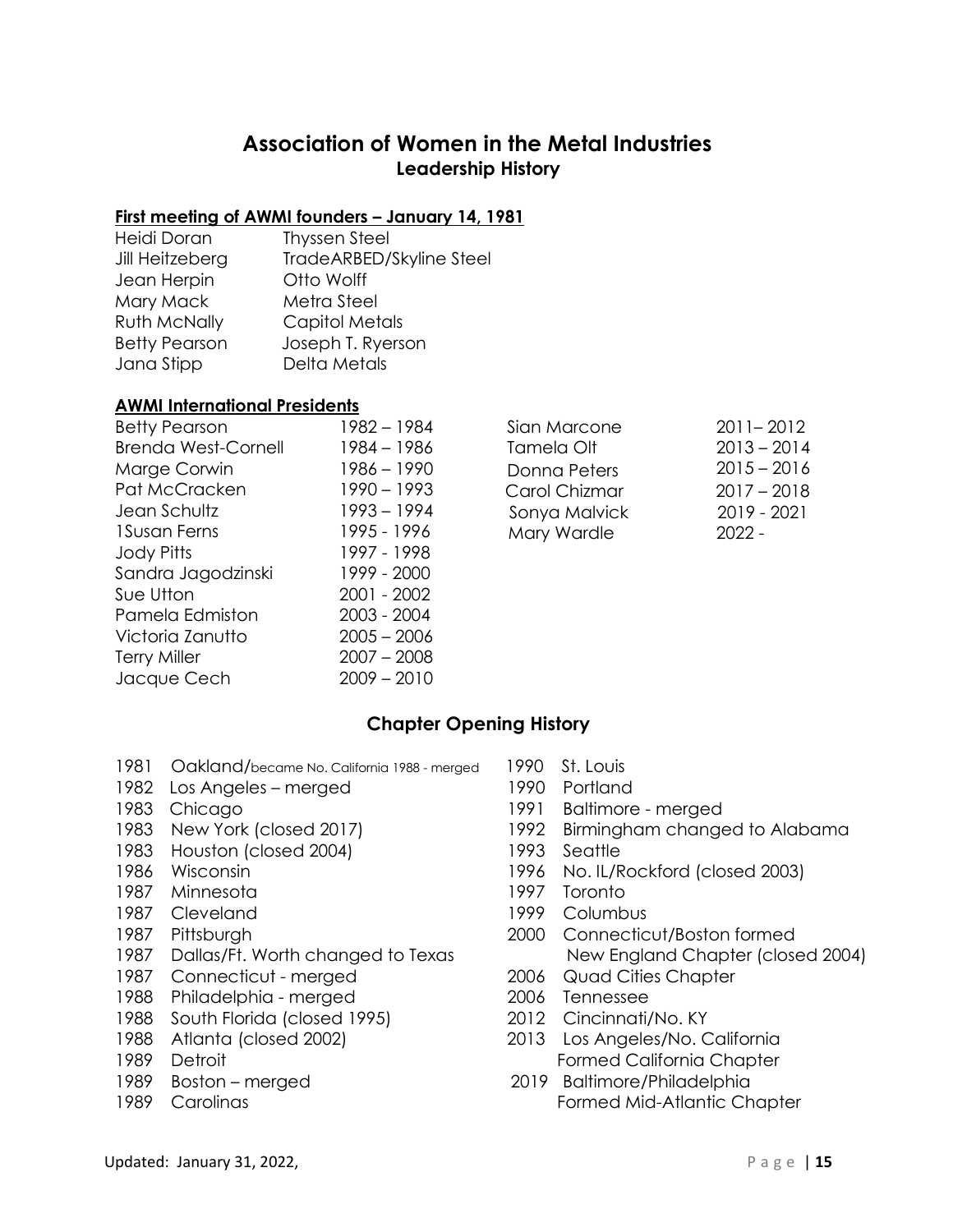# **International Board of Directors and International Annual Conference Meeting Location History**

| 1985 | Oakland, CA*     | 2004 | Grapevine, TX           |
|------|------------------|------|-------------------------|
| 1987 | Los Angeles, CA* | 2005 | Tucson, AZ              |
| 1988 | Houston, TX*     | 2006 | Grapevine, TX           |
| 1989 | Milwaukee, WI*   | 2007 | Palm Springs, CA        |
| 1990 | Pittsburgh, PA*  | 2008 | Orlando, FL             |
| 1991 | Berkeley, CA*    | 2009 | San Diego, CA           |
| 1992 | Secaucus, NJ*    | 2010 | Tucson, AZ              |
| 1993 | Atlanta, GA*     | 2011 | Washington, DC          |
| 1994 | Phoenix, AZ*     | 2012 | Denver, CO              |
| 1995 | Minneapolis, MN* | 2013 | Nashville, TN           |
| 1996 | Baltimore, MD@   | 2014 | Savannah, GA            |
| 1997 | Houston, TX*     | 2015 | Tucson, AZ              |
| 1998 | Chicago, IL      | 2016 | Orlando, FL             |
| 1999 | Portland, OR*    | 2017 | Chicago, IL             |
| 2000 | Cleveland, OH    | 2018 | St. Pete Beach, FL      |
| 2001 | Cleveland, OH    | 2019 | San Antonio, TX         |
| 2002 | Orlando, FL      | 2020 | San Diego, CA-postponed |
| 2003 | St. Louis, MO    | 2021 | Orlando, FL             |

\*International Board of Directors Meeting @First Annual International Conference held in conjunction with IBOD

Upcoming Meetings

2022 San Diego, CA

2023 St Pete Beach, FL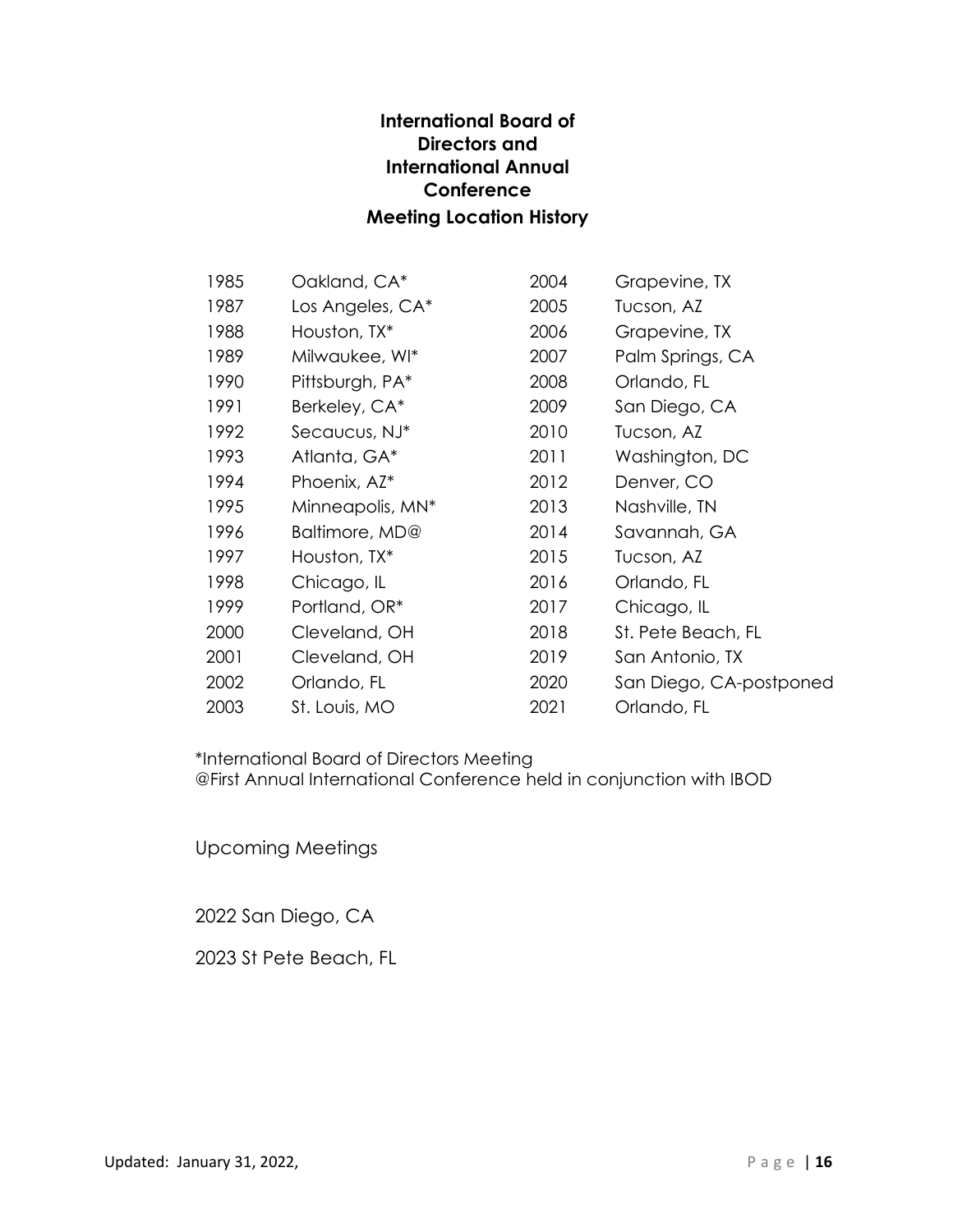# **Member of the Year History**

- 1996 Gail Heinke
- 1997 Pat McCraken
- 1998 Jodi Pitts
- 1999 Pam Edmiston
- 2000 Sandi Jagodzinski
- 2001 Terry Miller
- 2002 Loretta Wysocki
- 2003 Pat Cardamone
- 2004 Jacque Cech
- 2005 Lori Masset
- 2006 Victoria Zanutto
- 2007 Cathy Heberlein
- 2008 Helene Watson
- 2009 Tammy Olt
- 2010 Sian Marcone
- 2011 Donna Peters
- 2012 Lauren Kerekes
- 2013 Carol Chizmar
- 2014 Mary Wardle
- 2015 Mary Pollen
- 2016 Sonya Malvick
- 2017 Liza Godsil
- 2018 Kelly Jones
- 2019 Anna Tompkins
- 2020 Not Awarded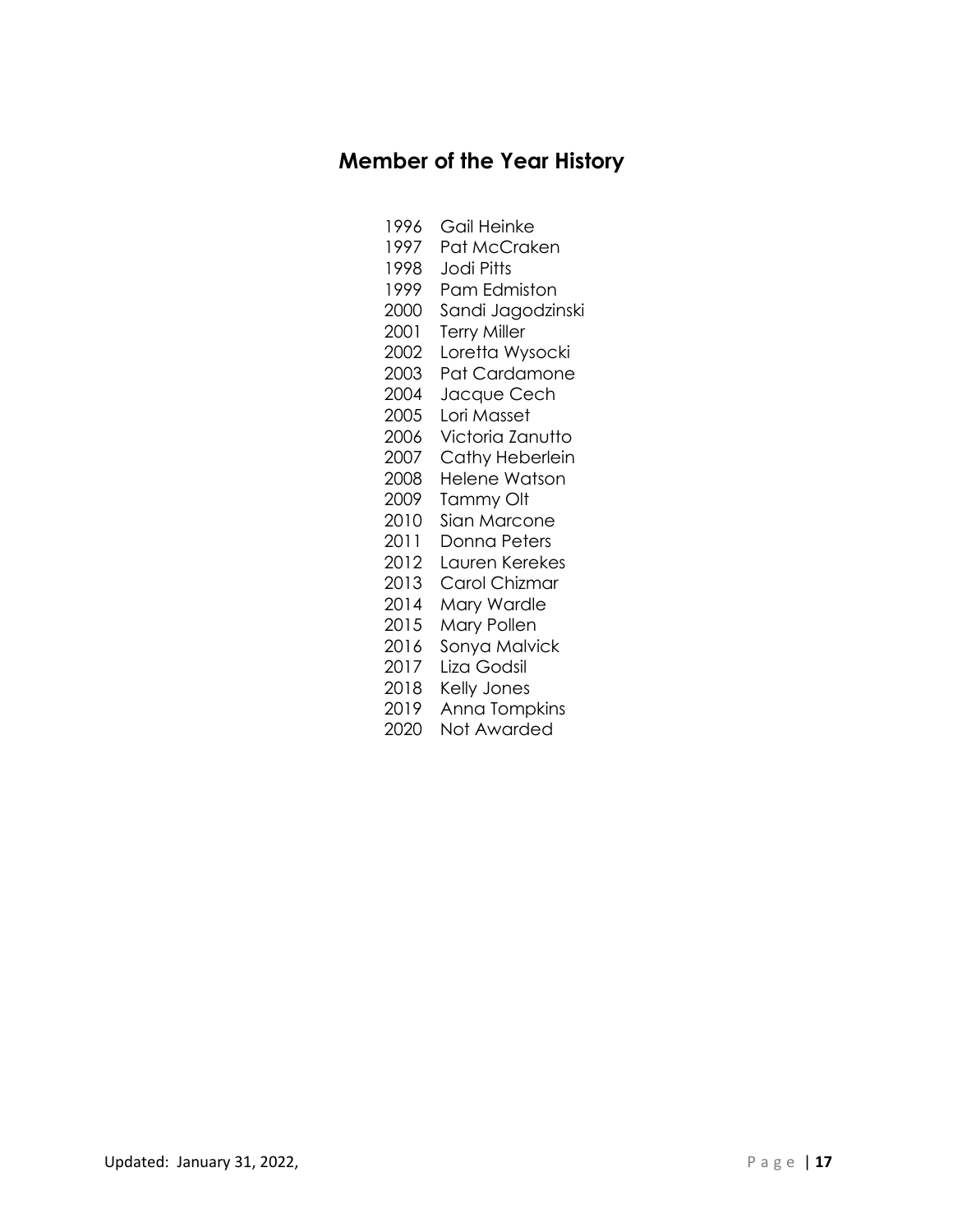# **Membership Cup History**

- 2013 California
- 2014 Texas
- 2015 Cleveland
- 2016 Detroit
- 2017 Columbus
- 2018 Not Awarded
- 2019 Alabama
- 2020 Not Awarded
- 2021 Not Awarded

# **Cornerstone Award History**

- 2009 Nucor Steel Corporation
- 2014 SSAB
- 2017 ArcelorMittal
- 2019 Ryerson

# **Making a Difference Award History**

- 2014 Phil Dalrymple of Northwest Shippers
- 2019 Tamela Olt of SSAB Americas
- 2021 Dr. Chris Kuehl, Armando Corporate Intelligence
- 2021 Anne Phelan, Merrett Davies International, LLC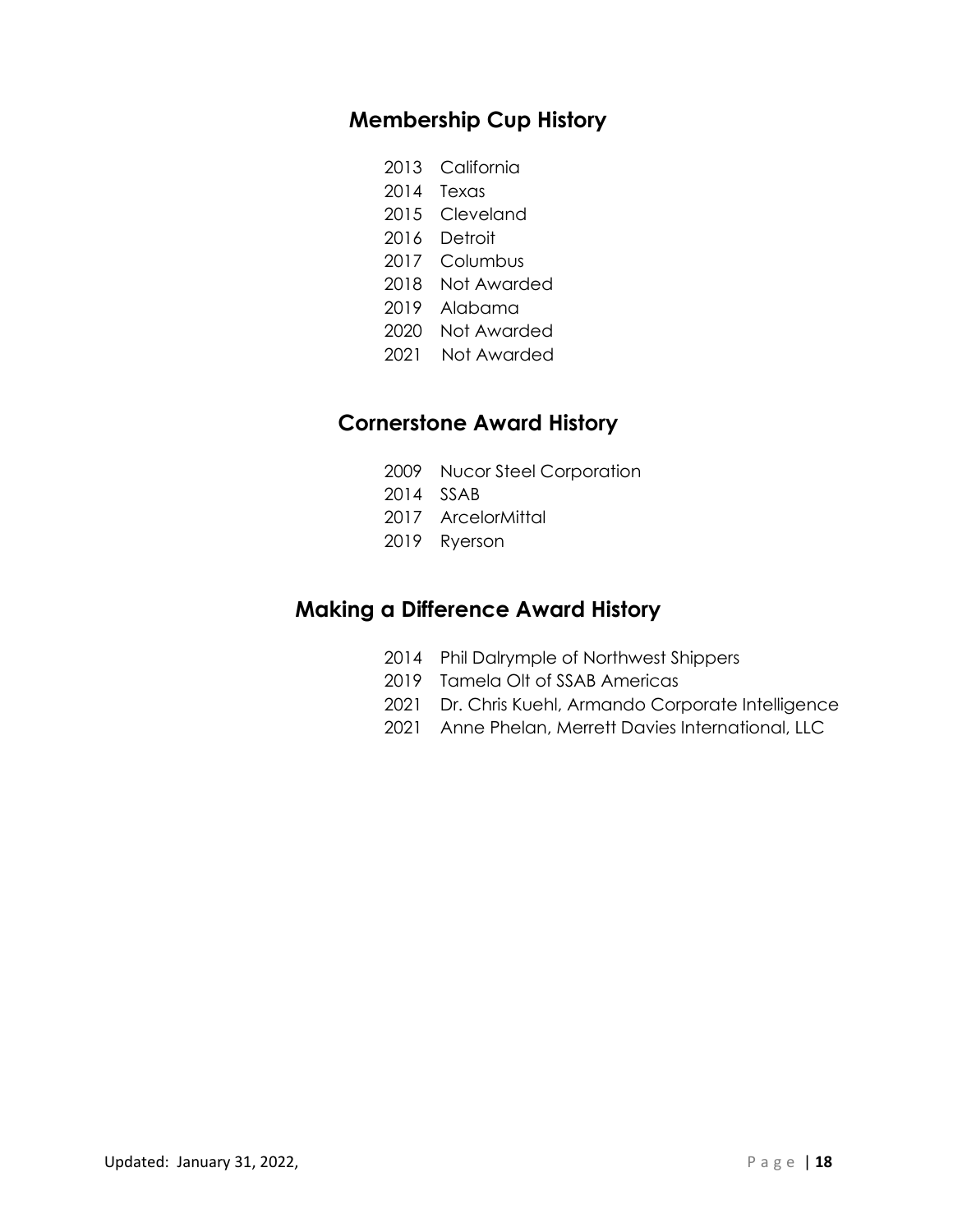# **Association of Women in the Metal Industries Association History**

AWMI began with the vision of Heidi Doran, AWMI's founder. Ms. Doran pursued the creation of an organization that would offer meetings and forums that would promote and develop the educational backgrounds and professionalism of women in the metal industries. Additionally, it would provide a networking system for its members to meet other purchasing, sales, and management women to enhance their careers and career opportunities.

## **The Beginning**

On March 1, 1981, she and the six other original members founded an organization and named it Association of Women in the Metal Industries. By having "Metal" singular and "Industries" plural, the organization would encompass women from all phases of the industry. Assistance from legal counsel ensured compliance with California state laws. June 3, 1981, the organization was incorporated in the State of California. July was the first official membership meeting and these seven women, now the Board of Directors led by Betty Pearson as President (1982-1984), pursued membership.

By April of 1982, AWMI felt strong enough to present itself to the entire industry and dispel the idea of "yet another woman's group." They sought a speaker who would command a large audience and someone who supported AWMI's concept and ideas. Mr. F. Kenneth Iverson, President and CEO of Nucor Corporation, was invited to speak at that first Industry Dinner. The meeting was successful and established AWMI as an association that would provide high quality, interesting programs to our membership.

# **Growth**

Word spread to Southern California and that same year; the Los Angeles Chapter was formed. As members spoke with customers and suppliers across the United States, the desire to form chapters spread quickly. Heidi and Betty visited some of the interested areas and in 1983, the Chicago, Houston, and New York Chapters were born.

As the Association grew, it became apparent that the National Board of Directors would have to be separate from the founding chapter. This was accomplished on April 24, 1984, when Brenda West (1984-1986) accepted the responsibility of National President.

In 1985, the five existing chapters' boards of directors recognized that they needed to network in person to meet the challenges encountered with the normal growing pains of a national association. This led to the first National Board Conference held in Oakland, California. At that first conference, thirty-five board members representing all five chapters worked on the first draft of AWMI's Bylaws, discussed the structure and function of the National Board, and charted a plan for membership development.

The following year, 1986, the boards met in Chicago to ratify the AWMI Bylaws and create the Policy and Guideline (P&G) Manual. The leadership voted on and accepted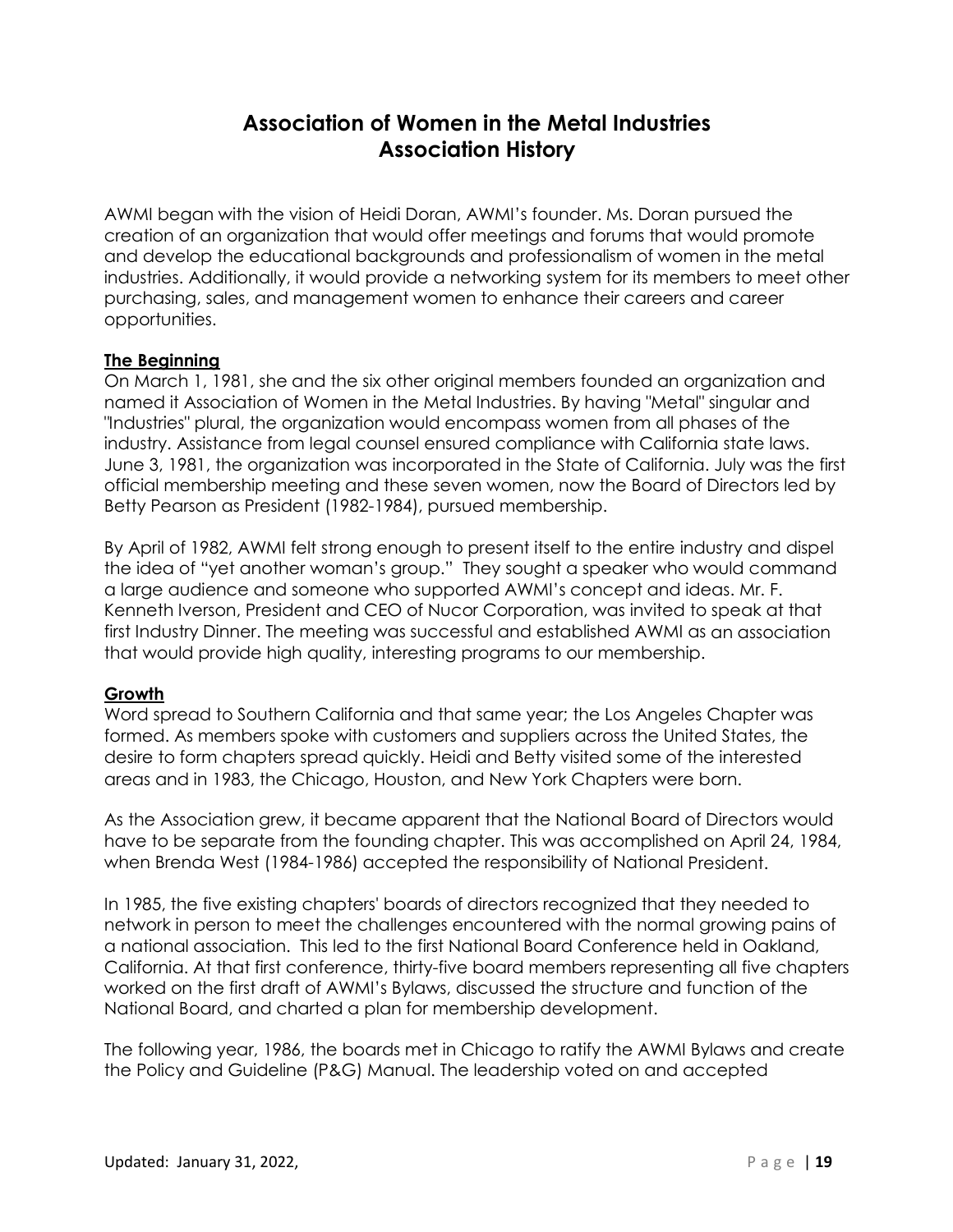a new membership category---Sustaining Associate. This membership category encompassed those women not eligible under Regular membership requirements and allowed interested men the opportunity to participate in AWMI's structured programs. In addition, the boards initiated a commemorative item program, approved a calendaryear dues structure, and began to discuss the relocation of the National Headquarters. Members from the Los Angeles Chapter agreed to assume the National leadership, and Marge Corwin (1986-1990) was appointed National President.

By the end of 1987, six more chapters were started in Wisconsin, Minnesota, Cleveland, Pittsburgh, Dallas/Ft. Worth, and Connecticut. Serving on the National Board of Directors were women from the Los Angeles, New York, and Oakland Chapters. That year, the annual National Board Conference was held in Los Angeles. Collection of membership renewal dues began on a national level.

In 1988, Houston hosted the National Conference. The Association implemented dues split between National and the Chapters; the Regions were proposed; discussion began on an All-Member Conference; and Board position networking was held for the first time. That year, three new chapters opened: Philadelphia, South Florida, and Atlanta.

During 1989, members received the first AWMI Membership Directory, National fundraising efforts began, and Regions were approved. The first five Regional Directors were Susan Ferns, Pat Gardner, Mary Henderson, Mary LaGuardia, and Olga McDermott. Barbara Lewis replaced Pat Gardner shortly after the October Conference because of a job transfer. Wisconsin hosted the 1989 National Conference and was the first chapter to incorporate an optional mill tour into the conference format. At the conference, AWMI inaugurated a Continuous Membership Service Award Program and held Regional networking sessions. Detroit, Boston, and the Carolinas joined the AWMI Chapter ranks in 1989; AWMI now had a total of seventeen Chapters. Maggie Galvin, National Expansion Chair, played a key role in expansion activities and successes during AWMI's first decade.

In 1990, Pat McCracken (1990-1993) was elected National President. That year, the National Headquarters moved to a different location in Southern California and AWMI hired a part-time office administrator. The Association purchased the first items for its National Video/Education Library. St. Louis and Portland became part of the organization and 105 Board Members gathered in "Steel Town" Pittsburgh for the National Board Conference. At the 1990 Conference, the original Oakland Chapter officially changed its name to San Francisco Bay Area Chapter. It was voted to have the President of each Chapter be the official Chapter delegate to the National Board. A Chapter-participant panel discussed "Fund raising."

# **The Second Decade**

AWMI commemorated having completed its first decade by returning to its roots - Oakland, California - for the 1991 Conference. History was re-lived when Mr. F. Kenneth Iverson, Chairman and CEO of Nucor Corporation, addressed the first-ever National Industry Dinner held in conjunction with the 10-year National Conference. Mr. Iverson paid tribute to the founders of AWMI and acknowledged the 1,032-person AWMI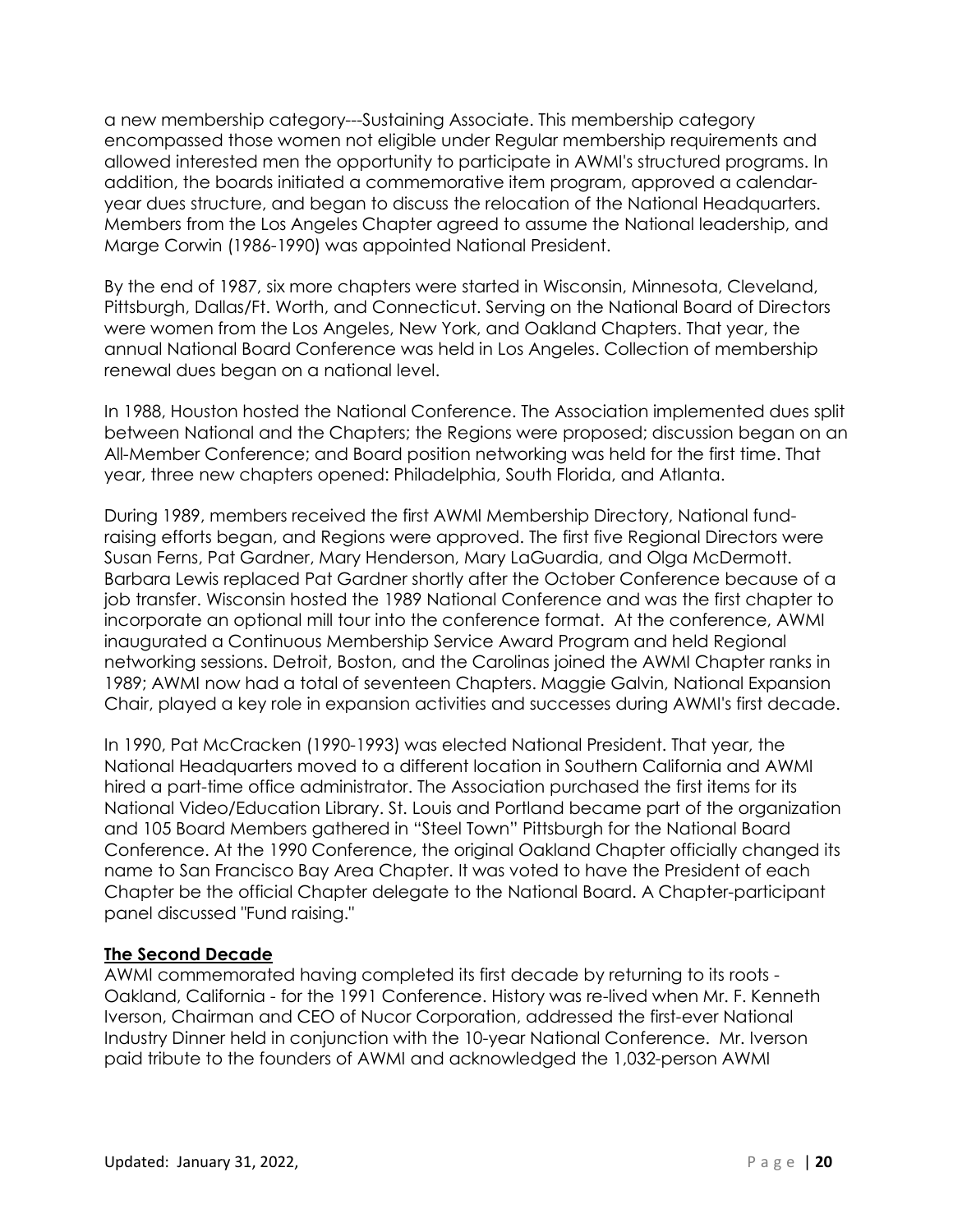Membership as a sign of the growth and maturity of the metal industries. Joining him as keynote speaker before approximately 300 AWMI members and guests was Cecilia Danieli, President of Danieli & Co., a worldwide equipment designer and manufacturer of steel mill equipment.

AWMI celebrated its 10<sup>th</sup> birthday recognizing the nine members who qualified for 10-Year Continuous Service Awards and by selling a number of First Decade Commemorative Items. Special standardized plaques were added as a choice to the previously approved logo pin for continuous service recognition. Plaque standardization was approved for all Special Recognition/Accomplishment plaques given in the future on both Chapter and National levels. Regular Membership qualification was broadened to include processors, finishers, and freight companies and warehouses whose primary customer base engaged in at least 50% metal commodities. Baltimore opened as AWMI's 20th Chapter.

By the 1992 Conference in New York, AWMI Regions had been firmly established. Regional boundaries were realigned to create four regions instead of five, and four Regional Boards were in place. National disbursed funds into the Regional treasuries. For the first time, both Regional Meetings and an open forum were part of the conference agenda. "Quality Educational Meetings for Members" was the Chapter-participant panel topic. National study committees were formed in 1992 to review nominating procedures and prerequisite qualification requirements for the National Board. Birmingham became AWMI's 21st Chapter.

Jean Schultz (1993-1994) was elected National President in 1993 along with a truly "National" Board of elected Officers and Directors hailing from seven different Chapters. This created new logistical challenges. Since many of the National Board members were now from states other than California, the National Headquarters was moved to a smaller office in Southern California with no office administrator, and teleconference National Board Meetings ensued. The Atlanta Chapter hosted the 1993 Conference. Membership was the 1993 Conference focus and the newly developed "Get Acquainted with AWMI" program was introduced as a powerful membership tool. Proposals and a motivational speaker were new Conference elements in 1993. Seattle was welcomed as AWMI's 22nd Chapter.

### **Moving Forward**

Year after year, step by step, AWMI and its members were gaining industry recognition and acceptance, especially as women's careers in the metal industries were maturing and expanding. In 1993 and 1994, Association leaders confronted the necessity to expand and intensify AWMI's service to its members. AWMI was determined to more fully implement its commitment to increase the stature, professionalism, and success of its members in the metal industries now and into the 21st Century.

In the fall of 1994, the Western Region hosted the National Conference in Phoenix, Arizona. This was the first time the Association held a Conference in a city where we did not have a local chapter. The theme was "Back to Basics" and emphasized AWMI's purpose, structure, and service to members. At the 1994 Conference, the chapters voted to accept the fiscal responsibility for their chapter stationery and printing expenses, which previously had been provided from the National budget. This made funds available in the

Updated: January 31, 2022, P a g e | **21**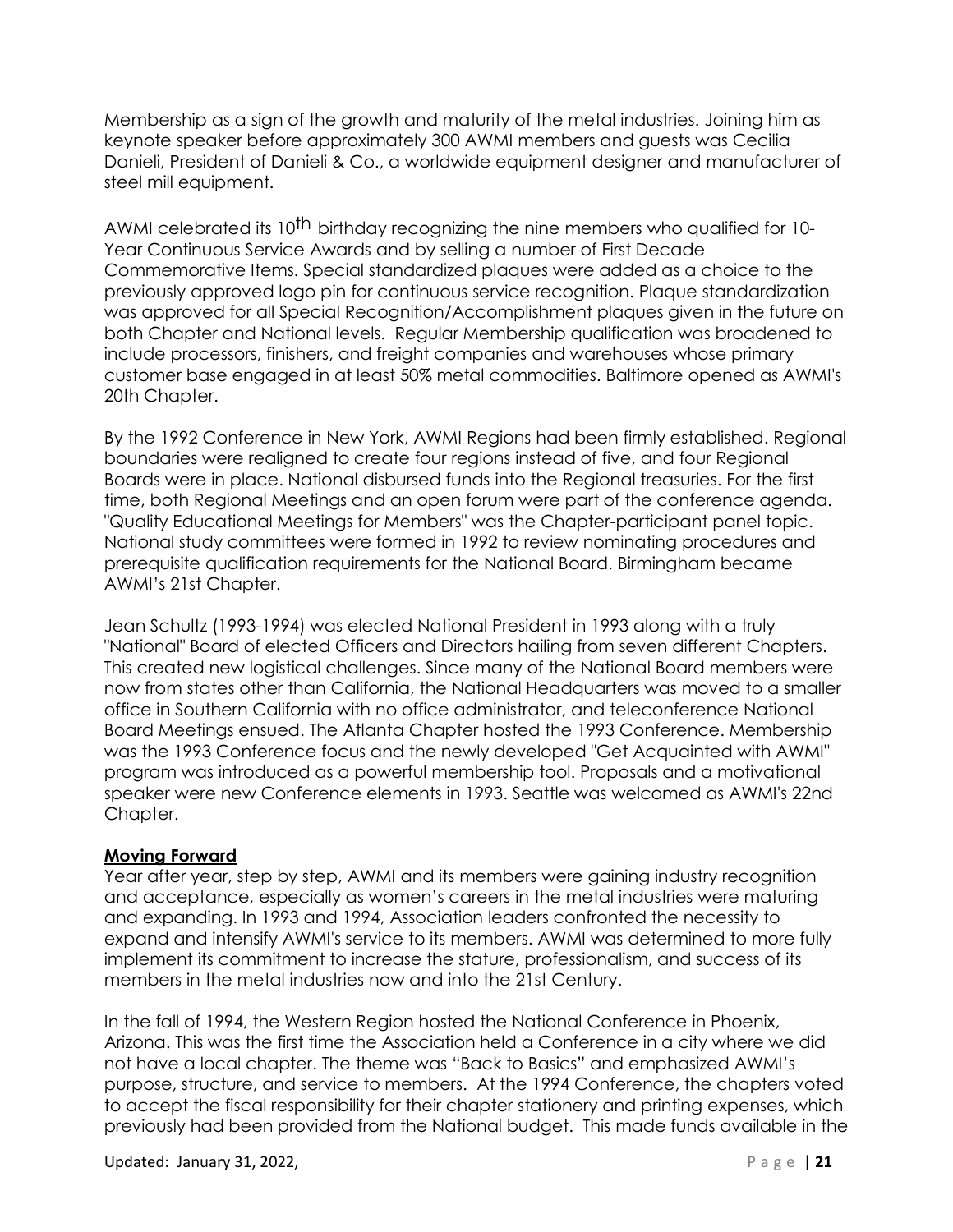National budget for AWMI to hire Clarion Management Resources, a professional association management firm, to provide administrative and clerical assistance for the National leadership level of AWMI in implementing programs and services for members. Regular Membership qualifications were expanded in 1994 to include women employed by publication companies, which are a minimum of 50% metals-related, and membership surpassed 1,300. A calendar fiscal year was adopted for Chapters, Regions, and National, including January through December terms of office at all levels. Updating Association National Bylaws, including the integration of Regions, was a major project in 1994, leading to ratification of the new National Bylaws in 1995.

In 1995, under the leadership of Susan Ferns (1995-1996), newly elected National President, the National Headquarters was moved to Alexandria, VA, where the management firm was located. With a management firm in place to handle the minutia of details in running a large association, AWMI leadership was able to fine-tune both the nationwide structure and the flow of communication within the organization. A goal was set to increase the Association membership to 1,500 in 1995 and to 2,000 in two years. All board members were challenged to find the vision for tomorrow, just as the founders did in 1981.

1995 was a transition year for AWMI's National leadership to learn how to utilize the services of the professional association management firm most effectively, and how to work in tandem with them for the benefit of the entire Association. The Minnesota Chapter hosted the fall Conference and evidence of the benefits of the association management firm was apparent. A discouraging note that year was the closing of the South Florida Chapter. There simply were not enough interested parties in the area to keep it going.

# **Teamwork**

For AWMI to accomplish its broad mission and responsibilities to its members, AWMI leaders from all levels - Chapter, Regional, and National - must work together as a team and focus on member programs and services. An ongoing challenge for AWMI has been to increase its professionalism to gain more industry recognition and support.

In 1996, AWMI's 15th year, AWMI planned its first All-Member Conference to expand AWMI's service to its members as well as its visibility within the metal industries. AWMI benefited and individual growth resulted as all members of the leadership team worked in unison for almost two years to prepare for the 1996 All-Member Conference in Baltimore, Maryland. Additionally, the American Metal Market presented its first-ever supplement on an association.

The 27-page supplement, which came out during the All-Member Conference, was informative and enlightening. It provided much-needed national recognition and publicity for AWMI. 1996 also saw record membership growth. The goal of 1,705 members was surpassed with a phenomenal growth rate. That year, retirees from our industries were voted in as a new membership category. Two chapters opened in 1996 under the direction of Patti Moore, National Membership Chair, and Sandi Jagodzinski, Expansion Chair: the 22nd in Rockford, Illinois, in April; and the 23rd in Toronto, Canada, in November. Now that AWMI had a Chapter in Canada, from that point on, we became known as an International organization.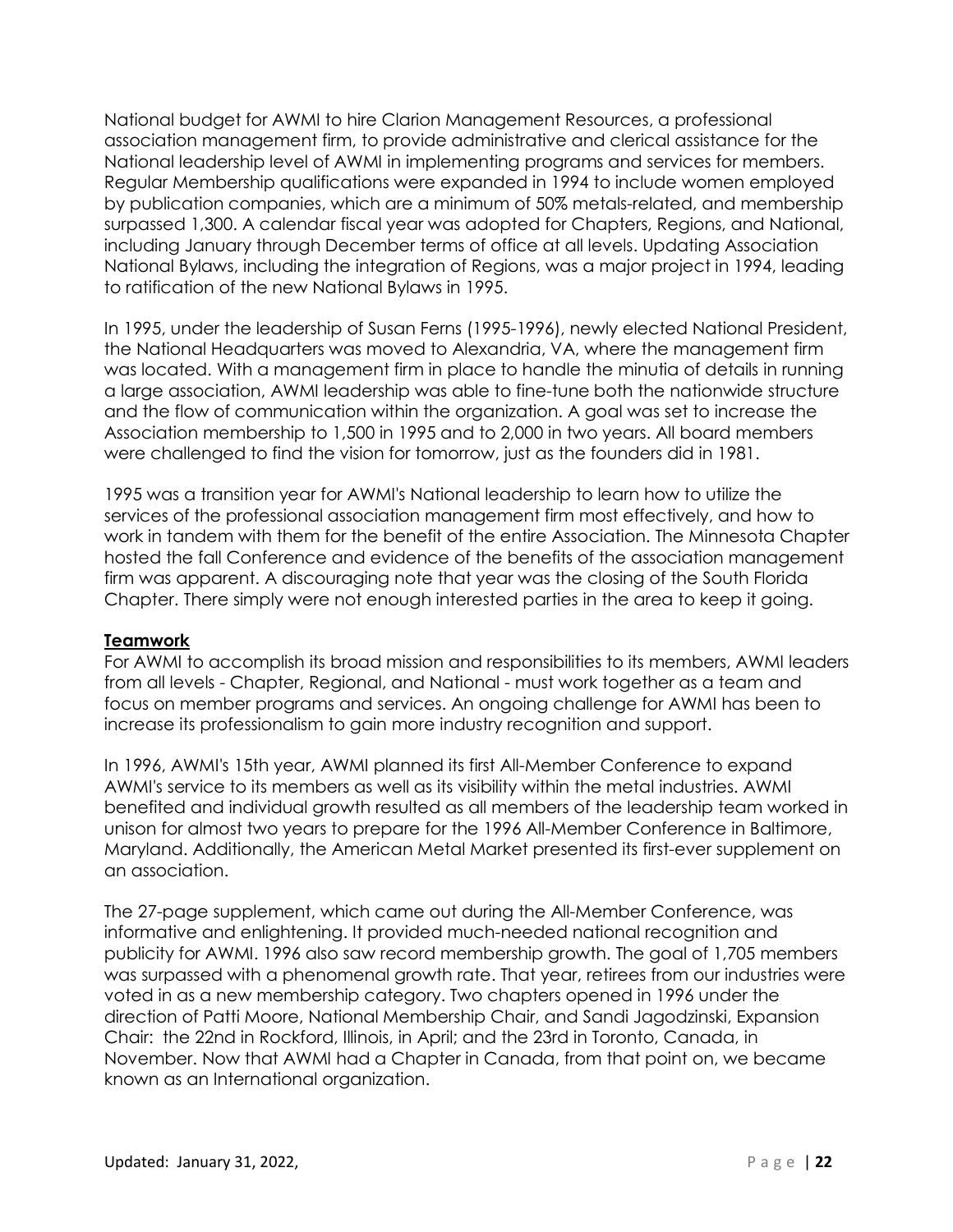### **International Beginnings**

Jody Pitts (1997-1998) was elected International President for the two-year term beginning January 1, 1997. 1997 was a year of changes and growth within AWMI. Great strides were made towards reaching our goals of becoming self-funded and achieving 100% company support of members. The first two National education programs were held at mills in the Northeast and Central Regions. The programs were day-long tours/application training seminars and were rated successful by participants. A proposal to add a fifth region and re-align the Central and Northeast Regions was approved at the April International Board of Directors Meeting. 1997 also saw the ratification of new Chapter Bylaws and a change in the membership eligibility policy to include consultant services that have a client base of at least 50% metal-related industries.

The October 1997 Board conference was hosted by the Southern Region and was held in Houston, Texas. The focus of the conference was on education with four speakers interspersed throughout the program to provide inspiration and education for the attendees. The Second All-Member Conference "Metals into the Millennium" was held in Chicago in November 1998. A tremendous variety of exciting speakers were presented. Among the speakers was Cecilia Danieli who addressed the 10th Anniversary Dinner in California. Seminars and training were a highlight of this exciting conference.

1999 brought the election of Sandi Jagodzinski (1999-2000) to International President. The fall Conference was held in Portland in November. The theme of the Conference was "New Directions: Metals in the 21<sup>st</sup> Century." It was a resounding success with over 150 attendees. Columbus opened as AWMI's 25<sup>th</sup> Chapter.

# **Planning for the New Millennium**

In 2000, a strategic planning committee was formed to create a bold, new vision for AWMI. The Strategic Plan was unveiled at the 2001 Leadership Conference in March by new President Sue Utton (2001-2002) at the Renaissance Hotel in Cleveland. Our mission was clearly defined as **AWMI is an international professional organization dedicated to promoting and supporting women in the metal industries**. Four "Cornerstone" goals were identified in support of our mission: Grow Educate, Network and Mentor. The Chapters were charged with developing a Chapter strategic plan to support the International Board Strategic Plan. The structure is now in place to focus AWMI efforts at all levels of the organization. Also in 2000, the Connecticut Chapter and the Boston Chapter merged to create a stronger, unified chapter – the New England Chapter.

In 2001, AWMI began a year-long celebration of our 20<sup>th</sup> anniversary culminating in the February 2002 Association International Conference (AIC) at the Coronado Springs Hotel at Disney World. AWMI's leadership recognized the opportunity to strengthen our organization through alliances with other metal organizations. Agreements were signed with the Steel Service Center Institute (SSCI), American Society for Metals (ASM), and National Association of Aluminum Distributors (NAAD), which enhanced AWMI's reputation in the metal industries. It also allowed AWMI to provide educational opportunities for our members through our affiliated organizations and opened our meetings and events to members of SSCI, ASM, and NAAD.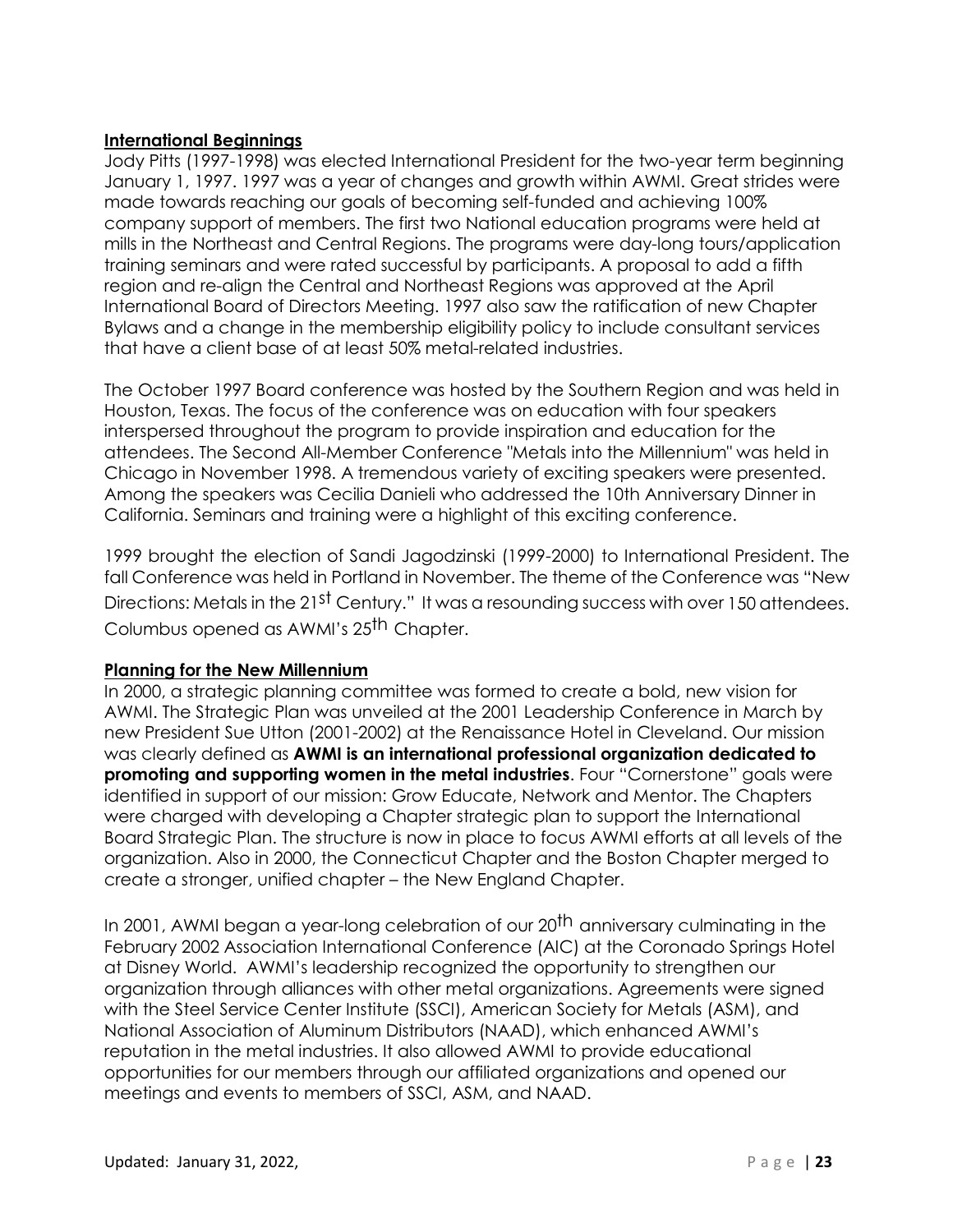## **Challenges**

2001 was a year of struggle for the metal industries, AWMI, and the world. Twelve metal companies filed for bankruptcy protection including Bethlehem Steel, the third largest carbon steel producer in the United States. Acme Steel announced they were suspending operations due to high import levels and depressed steel prices. AWMI chapters across the country were affected by the metal industry financial losses with reduced membership and attendance at meetings and events. On September 11, 2001, terrorist attacks in New York City and Washington, DC left an indelible mark on all of us.

During 2002, AWMI continued to struggle, as did many companies in the metal industries. Many more companies closed their doors and AWMI was faced with a still- declining membership. AWMI was averaging a loss of two hundred members per year. The Atlanta Chapter closed. This downward trend caused AWMI to reevaluate its mission and goals, focusing on retention rather than growth. With the closing of Atlanta and the slow economy, the need for a Chapter Assistance Team (CAT) became evident. Maureen Webb, Vice President, became the chair and the team was off to a busy start.

Pam Edmiston (2003-2004) was elected International President with her two-year term beginning January 1, 2003.

With the economy continuing to be soft, companies being bought and members continuing to lose jobs, the new President and Board faced many challenges. The International Board put a positive spin on this downward trend in the industry and fought back. It might have become smaller, but AWMI maintained its strength in the industry and survived. AWMI changed the Sustaining Member category to allow men to vote and have all the privileges of a regular member, except for serving on the Board of Directors.

As hard as the CAT team worked, they were unable to keep the Northern Illinois Rockford Chapter open and it was closed due to lack of participation.

### **New Frontiers**

During 2004 the economy stabilized and so did AWMI. In 2004, the Executive Board presented a new membership category to the Board of Directors. Corporate Membership was born to provide incentive for larger companies to increase their AWMI membership at a reduced rate. This new category was offered with the 2005 dues renewals.

AWMI's International Conference was hosted by the Western Region at the new Gaylord Texan Resort in Grapevine, Texas. The focus of the conference was on education and the new frontier of the metal industries. The hit of the conference was the educational session product breakout with panelists, representing and discussing four different metal types: stainless, carbon, aluminum, and red metals.

The CAT team worked hard in 2004 to keep the Houston and New England Chapters alive. Once again, due to lack of participation and interest, the team was unable to keep the Chapters viable and they were closed.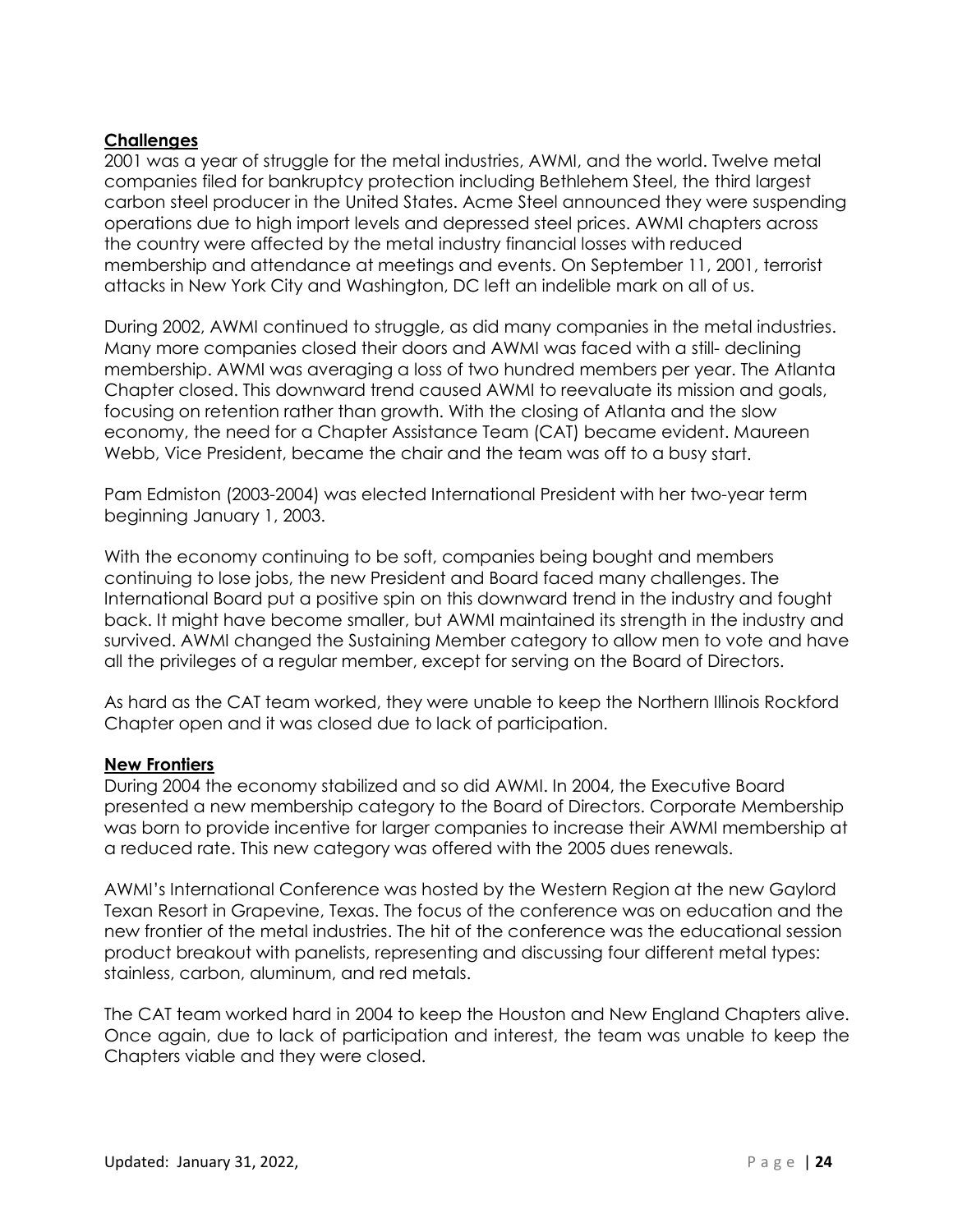However, AWMI ended 2004 on a positive note. With the new corporate membership category, AWMI 2005 dues renewals were received in record numbers. What a way to end a year!

## **A Half Decade**

Over half of the first decade of the "Oughts" passed and AWMI continued to grow, albeit not as quickly as in the heady Nineties. Much of the growth in 2005 and 2006 was attributed to the Corporate Membership program; the inaugural goal was not only met in the first quarter, but also doubled by the second!

In 2005, expansion plans, on hold for so long, were re-introduced to the International agenda and the Association discussed potential markets for the Expansion Committee to target. The Expansion Committee decided on the Quad Cities and Memphis, Tennessee. By May 2006, both provisional chapters met all requirements for full chapter status in 2007 including full board membership, minimum membership goals, commitments to calendar items, and working capital. For the first time since 1999, AWMI opened not one, but two new Chapters!

The Association continued to promote the goals of AWMI by hosting the 2005 fall Leadership conference in Tucson, Arizona. During the conference, our newly updated website was reintroduced thanks to generous donations from Nucor and US Steel. The restructured website, with improved navigability, more timely information, and interactive tools to aid leadership in doing their jobs, was an immediate success.

### **Celebrating and Reflecting - A Quarter Century Later**

In January 2005, Victoria Zanutto (2005-2006) was elected International President.

Two thousand-six marked AWMI's quarter century, which was celebrated throughout the year in all chapters and was capped by our return to the Gaylord Texan for our fall International Conference. What a remarkable feat for our association! We met and then surpassed membership goals in the first half of the year. Corporate membership proved an effective way to facilitate sustained growth for our Association. We reestablished expansion plans and targeted more markets for provisional chapter growth. Each year our chapter volunteers offer better educational programs, timely subject matter, and experienced, high-quality speakers.

Despite these achievements, many challenges faced AWMI in terms of retaining and growing membership, raising funds for our conferences, and maintaining our purpose. The AWMI founders had a vision and made those dreams become reality. As woman's careers in the metal industries are maturing and expanding, AWMI's current leadership must do the same. Today's leaders hold a burden of accountability to the pioneer leaders of yesterday to look to the future. AWMI must provide stronger programs than ever before to help its members develop new skills and abilities to compete in the workplace. AWMI must also address technology issues, communication skills, international business issues, and a host of other arenas to support its members' continued successes.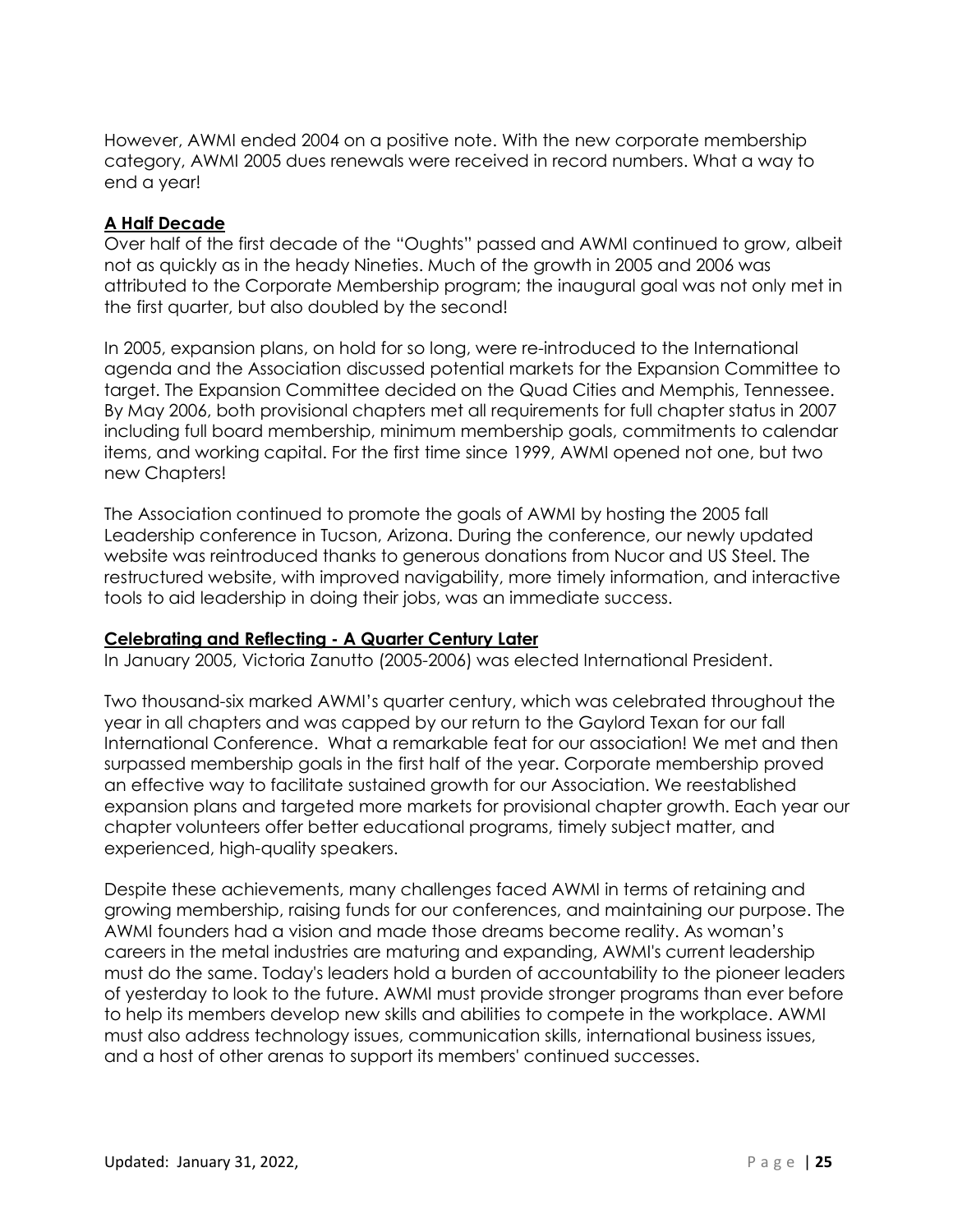# **AWMI Takes another Big Step**

While reviewing our historical accomplishments and challenges, as well as our strategic plan, the leaders of AWMI recognized we had outgrown our management firm of eleven years. After a carefully thought-out six-month search process, the transition to our new management firm, Talley Management Group, was executed.

Another successful Leadership conference, once again at the Gaylord Texan in Grapevine, Texas, was concluded in November 2006. Terry Miller (2007-2008) was elected to the International Presidency. Eight of our founding members attended the 25<sup>th</sup> anniversary conference and saw just how far their vision in 1981 had grown. Their dream of offering a place for professional, career-oriented women in the metal industries was realized. They were overwhelmed with AWMI's accomplishments.

Jacque Cech (2009-2010) became our next International President. These were a unique two years in that unemployment figures rose, and the economy softened to depression status throughout our country. Although AWMI membership numbers dropped, the decrease was significantly less than that of other professional associations. What was lost in quantity was gained in quality of members. Many members remained loyal and paid their own dues if their companies were struggling. These times happen, they do not stay, and we became stronger for the experience. During this time, our Mentoring Program expanded and reached out to more members through the Mentor-of-the-Month program that was introduced in the fall of 2009 and is still evolving. The fall of 2009 also brought about the addition of our first media sponsor and strategic partner, SteelOrbis, an emarketplace and content provider that offers relevant news on the steel industry and steel trading from one sole source.

Leading the industry by example, AWMI also changed its bylaws to allow Sustaining Members to serve on our boards. Our 2009 Leadership Conference was held in San Diego with Dan DiMicco, Chairman, President and CEO – Nucor Corporation as our keynote speaker and a tour of General Dynamics NASSCO, the only major ship construction yard on the west coast of the United States. We presented our first Cornerstone Award to Nucor Corporation at our opening dinner.

Tucson, Arizona was our conference site for 2010 with Vicki Avril, President and CEO, TMK Ipsco as our keynote speaker. Ms. Avril spoke of the opportunities available at each step in her career and spoke about the positives of opening doors, presenting challenges to be met and growth to be achieved. This year also brought about our participation in METALCON, an international metal construction industry show, giving us more name recognition and the opportunity to reach new members.

### **Strengthening Leaders for 30 Years**

In January 2011, Sian Marcone (2011-2012) began her International Presidency. It was now time to update and consolidate the Association's Strategic Plan with definable goals and timelines. Strengthening our presence in the metal marketplace is our goal going forward as we move into the Association's third decade pursuing our goals to Grow, Mentor, Network and Educate our members throughout the United States and Canada. Offering learning opportunities, the chance to network, to mentor (and be mentored) and grow personally and professionally are the commitment of AWMI's leadership to its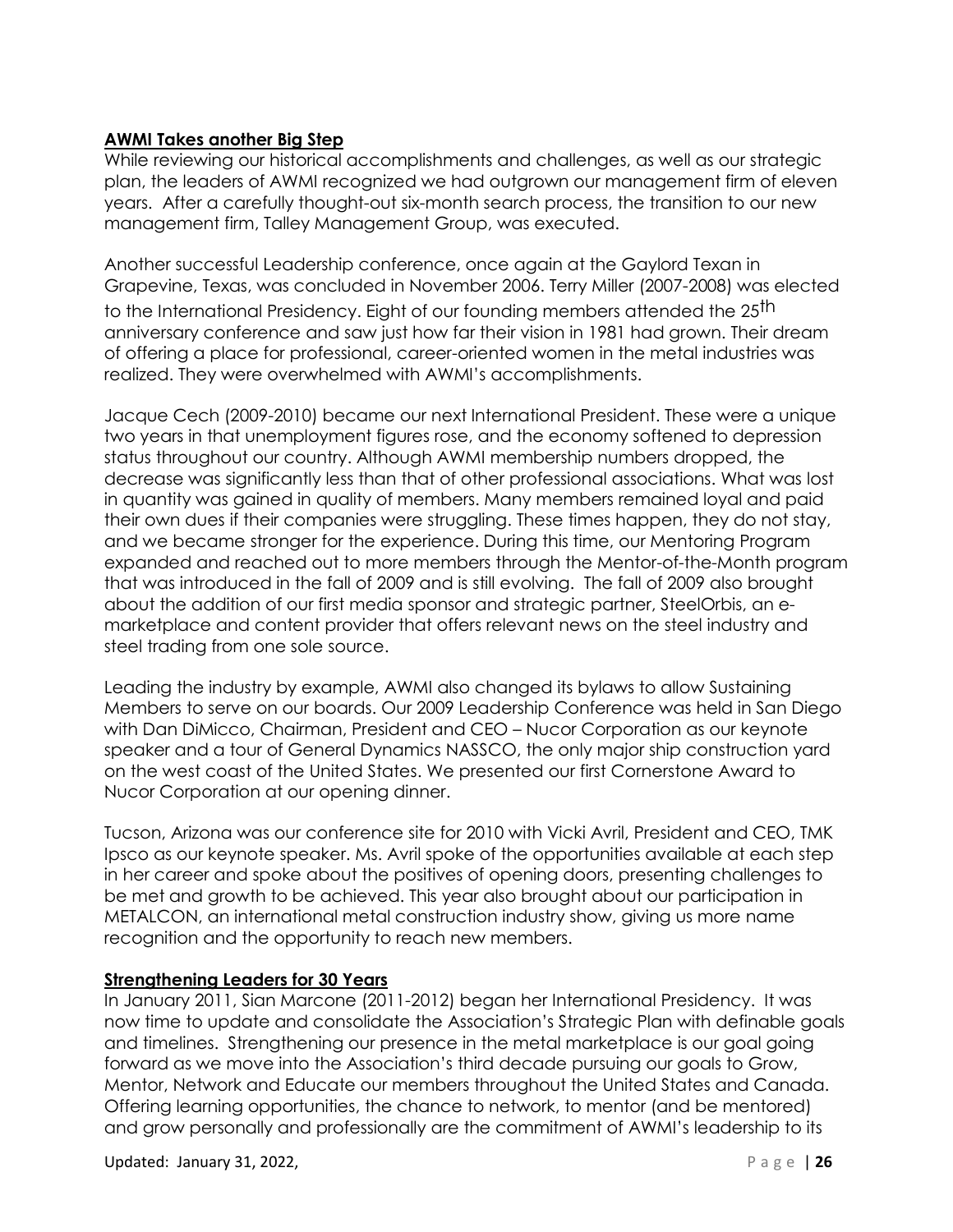members. We have established a solid foundation over the last 30 years. That foundation will sustain us into the future and provide better educated and well-informed members in the metal industries.

## **Into the Future**

With the help and support of the Central Region, in 2012 AWMI celebrated the opening of the Cincinnati/Northern Kentucky Chapter. Regional funds were assigned to an account at Headquarters. AWMI was able to participate in the following industry trade shows in 2012: SBB North America, METALCON and PMA's Women in Manufacturing Symposium. Through our members' companies, we were able to display our brochures at the following trade shows: ISRI, Offshore Technology Conference and AIST. This participation gave us greater credibility and visibility in our members' many industry associations.

To strengthen our Association, the board voted to consolidate the Los Angeles and Northern California Chapters into the California Chapter in 2013; the Policy and Guideline Manual received a major update; and our International and Chapter Bylaws underwent a legal review. The Association voted to accept our International Past Presidents as lifetime members (a new membership category) with the hope that they will more actively participate in local and international activities as well as participate in a Presidential Advisory Council.

The city of Denver, Colorado was the site of AWMI's 2012 Annual Conference where the keynote speaker was Lisa Pauley, Senior Vice President of Human Resources & Administration at Ball Corporation. Ms. Pauley shared not only the business side of her experience but also personal insights of a long-term employee at the same company.

Membership approached 1,100 during 2012 and, at the Denver Annual Conference, a new trophy award (Membership Cup) was announced for the chapter that meets the criteria set by the Executive Committee along with adding a Student Member classification to enable us to accept student members and mentor them for their future in the metal industries. As a result of increased membership and a healthy budget, the International Board of Directors also voted to have Headquarters absorb the cost of Continuous Service Awards to our members. To keep up with the times, the Association has established a presence in the Social Media arena. AWMI is currently on both Facebook and LinkedIn.

At the Annual Conference in Denver, we unveiled a new AWMI promotional video that will appear on the AWMI website's main page. This, along with a complete update of the AWMI website, should serve us well as we move forward.

### **Moving Forward**

In January 2013, Tamela Olt (2013-2014) started her International Presidency. The city of Country Music, Nashville Tennessee was host to our 2013 Annual Conference. The conference kicked off with some optional events—tours of the Country Music Hall of Fame and the Jack Daniels facility, followed by dinner at the famous Ms. Mary Bobo's. Thursday was to include a tour of Nissan but unfortunately, the bus broke down and we were unable to complete the tour. The day continued with leadership training and finished with our opening reception and dinner featuring Leslie Shuman, Director of Operations Readiness, Alcoa, as our keynote speaker. Friday was packed with multiple presentations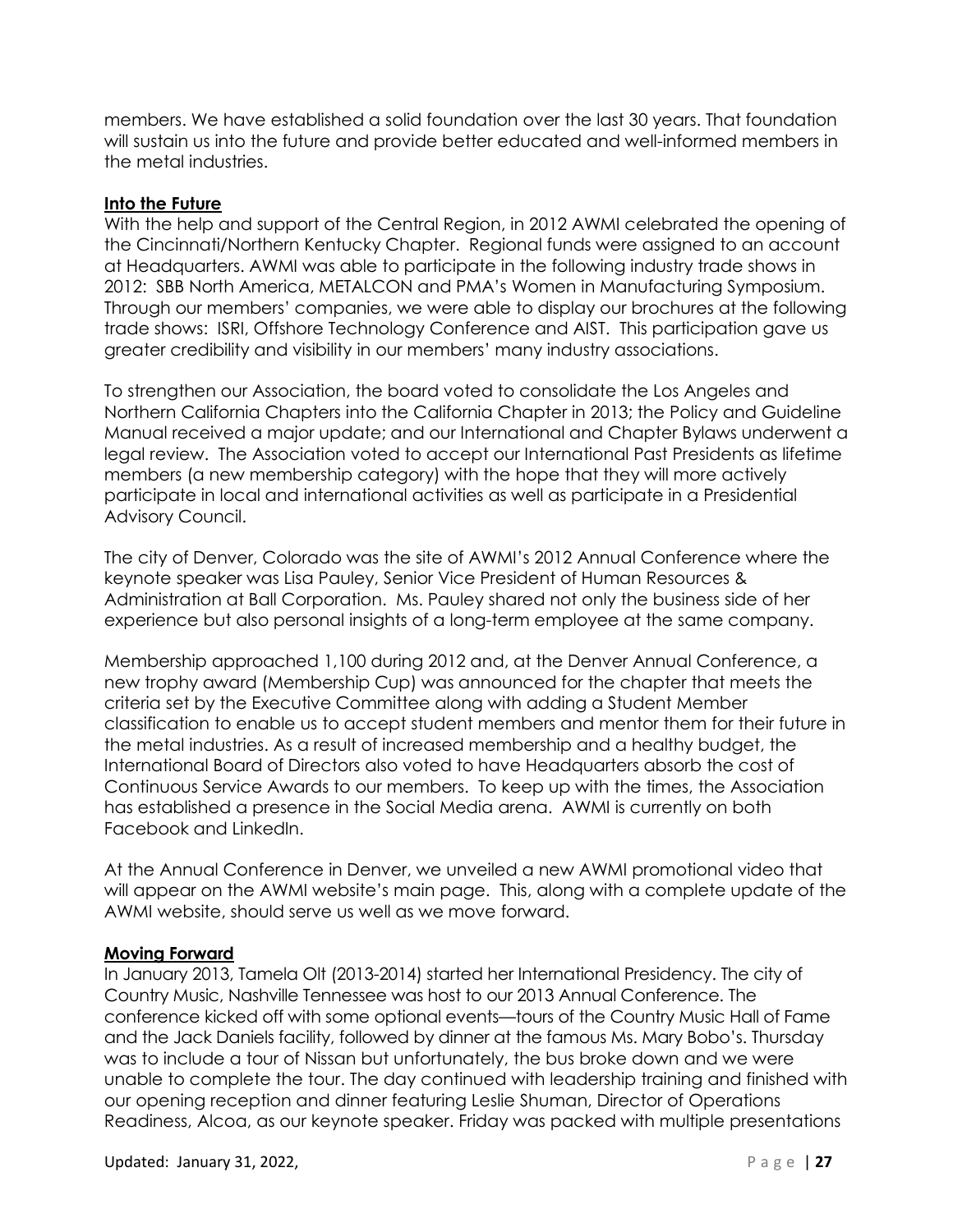including Ronne Froman, retired Admiral US Navy, our metals panel, and an automotive supply chain panel. We finished Friday off with an optional event enjoying the culture and music of Nashville. Our leadership meetings closed out the conference on Saturday. We started reviewing our P&G and By-Laws to update them with our International Past President's assistance. This will be an ongoing process to keep these documents current.

Our 2014 Annual Conference was kicked off on Wednesday, November 12, with optional events which included a walking tour of Savannah, our host city. Thursday offered a full day of educational events including an extremely exciting and informative tour of the Port of Savannah. Dr. Leslie Joyce, Sr. VP & Chief People Officer of Novelis Inc. was our keynote speaker at our opening reception / dinner. Prior to Dr. Joyce's presentation, we were honored to present our Cornerstone Award to SSAB Americas. Friday started with an enlightening and entertaining economy presentation by Chris Kuehl, Economist, Armada Corporate Intelligence. If anyone can make an economy presentation interesting, it is Chris. We hosted a new technologies panel this year Scott Condreay, Senior Manufacturing Engineer, SAPA Extrusions North America; Gabriela Felipe, Management Systems Manager, Gerdau; and William Fristad, Business Development, Metal Coil, Henkel Corporation, shared their companies' latest innovations with all in attendance.

Donna Peters (2015-2016) took over as our International President on January 1, 2015. The Loews Ventana Canyon Resort in Tucson Arizona welcomed us in 2015 as this was the site for our Annual Conference. Each year, AWMI renews its commitment to developing leadership skills and providing educational, mentoring, and networking opportunities to those in the metal industries. Our Annual Conference provides these opportunities to our members that attend. On Thursday, we started this conference off with an exciting educational tour at the ASARCO Grupo Mexico copper mine followed by an educational workshop that featured Elizabeth McCormick and her P.I.L.O.T. Leadership training. Amanda Van Dyke, Chairman of Women in Mining, was our keynote speaker at our opening reception / dinner. Mr. Phil Dalrymple of Northwest Shippers was presented with our First Making a Difference Award. We started Friday's schedule off with Breakfast Roundtables focusing on several areas of AWMI Leadership Development. We presented a metals panel where representatives from SAPA Extrusions North American, Timken Steel and Nucor Steel discussed new advancements in metallurgy including aluminum along with carbon, alloy, and specialty steels. Quite a few of our attendees finished Friday off by joining us on an optional jeep tour of the desert that concluded with a BBQ dinner in the desert. It was an awesome, unique event. As always, Saturday was dedicated to the leadership with regional and international board meetings.

Once again, Orlando was the host city for our 2016 Annual Conference. We have previously held our conference there in 2002 and 2008. It is always a great city to visit. Our attendance at the Annual Conference continues to increase each year which we hope indicates that we are providing the type of programs that bring our members value for their AWMI membership. We started off with an exciting, educational, optional tour of the Kennedy Space Center finishing with us having lunch with an astronaut. Thursday afternoon Anne Phelan of Merrett Davies offered us insights to overcoming three (3) mistakes that are often made by professional women. We hosted our opening reception and dinner on Thursday evening with Heidi Brock, President & CEO of The Aluminum Association as our keynote speaker. This year we structured the Leadership Development Roundtables so that attendees could participate at several tables to broaden their scope

Updated: January 31, 2022, P a g e | **28**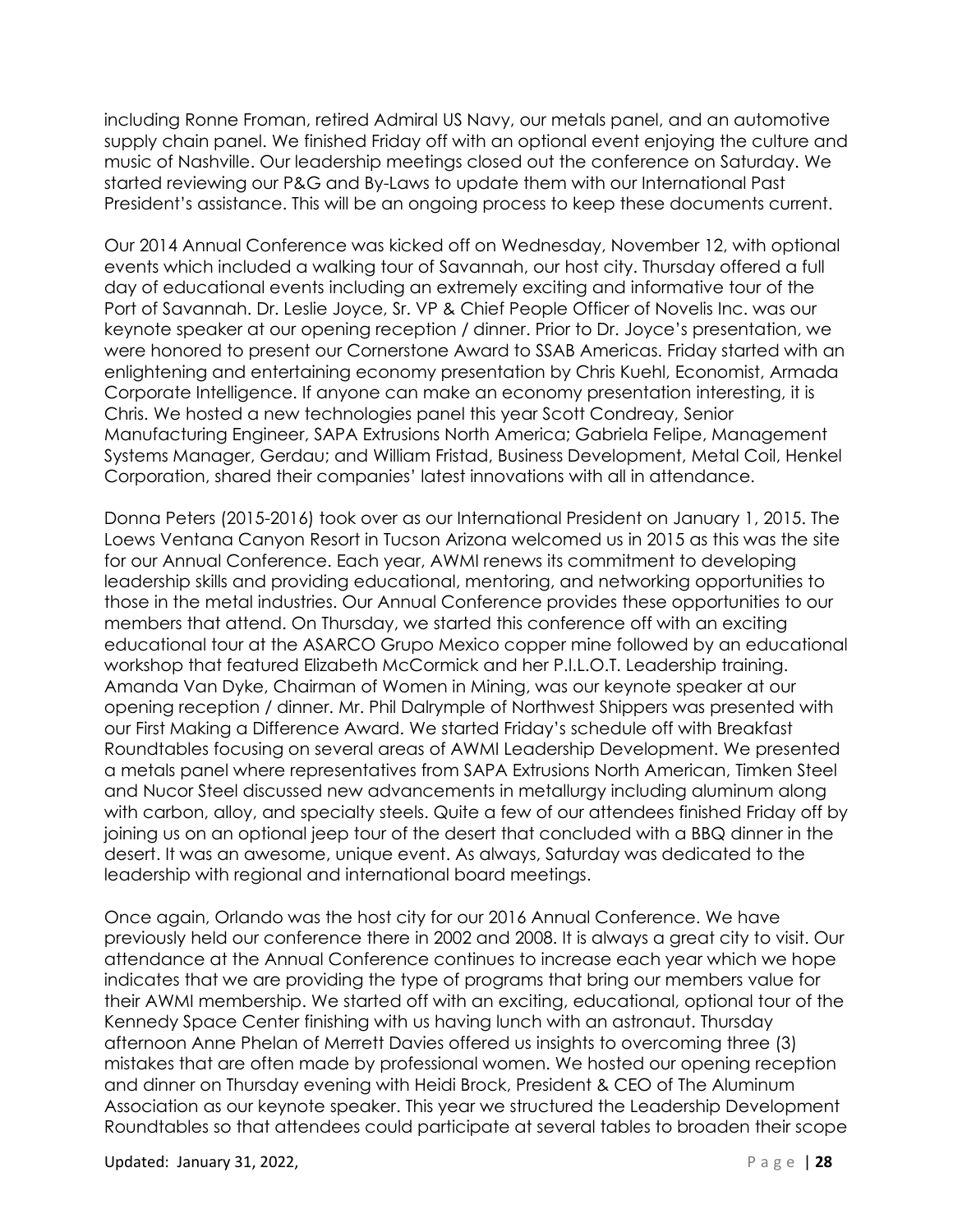of learning. We did something a little different this year as we hosted two (2) panels on Friday morning which offered our attendees a view from Washington focusing on current legislative trends that impact our industry and the trends, challenges, and opportunities being faced in the Aerospace & Automotive Industries. We closed out Friday afternoon, we two great sessions where Joan Fox from Eagle Inspiration discussed customer loyalty and Rosemary Coates with Reshoring Institute updated us on the status of reshoring efforts in North America.

In 2017, Carol Chizmar (2017-2018) began her term as International President of AWMI. We were excited to be able to host our Annual Conference in the middle of the Steel industry in Chicago Illinois at the InterContinental Chicago Magnificent Mile. Our program had some strong content that provided our members with the learning opportunities that they have come to expect from our conferences. Our registration numbers were the highest that they have ever been for any previous conference. We were able to host a tour of Central Steel and Wire Company where the attendees were able to see all aspects of metal processing. Edward Lehner, CEO of Ryerson, was our keynote speaker at our opening reception / dinner on Thursday evening. We changed things up this year and instead of offering our Leadership Breakfast Roundtables we had AWMI Leadership Informational Exhibits where attendees were given the opportunity to ask questions and learn more about some important topics including Social Media use for AWMI, Policy & Procedures and other topics that focused on the AWMI Leadership Development. Friday included a keynote presentation by Charlie Straface, Business Unit President, Extrusion North America at Hyrdo and an Economic Outlook from Dr. Donald McNeeley, President and CEO of Chicago Tube and Iron along with two more keynote sessions in the afternoon after our annual business meeting which is held during lunch.

We welcomed our members and guests to the beautiful Don CeSar hotel in St. Pete Beach Florida for our annual 2018 Annual Conference. Even though, the hotel was going through some renovations, they were great hosts. We started the conference off with an optional tour on Wednesday of Chromalloy, worldwide provider of manufacturing and repair services for gas turbine engine manufacturers and operators. We held Leadership Breakout sessions on Thursday morning which gave our members the opportunity to meet with the executive board. We hosted our first "new member / first time attendee" welcoming reception which allowed these attendees to meet the executive board. Our keynote speaker for our opening reception / dinner was Mary Lindsey, Senior Vice President and Chief Financial Officer of Commercial Metals Company (CMC). We had four keynote speakers on Friday that provided us with lots of information regarding their companies along with an update on the economy.

In 2019, we headed back to Texas for our Annual Conference under Sonya Malvick' s (2019-2021) leadership as our International President. After previously hosting our conference in Houston and Grapevine, we decided to head a little further west to San Antonio and enjoy the San Antonio Riverwalk. Our conference program was packed with many educational presentations that focused on our four (4) cornerstones: Educate, Grow, Mentor & Network. On Wednesday, we were able to offer a tour of Toyota Motor Manufacturing Texas plant where the attendees were able to hear and see what goes into the manufacturing of the Toyota Tundra and Tacoma as they roll off the line each day. We were able to go through 2.2 million square feet of their facility. Throughout the tour, our guides pointed out the foundations of the world-renowned Toyota Productions

Updated: January 31, 2022, P a g e | **29**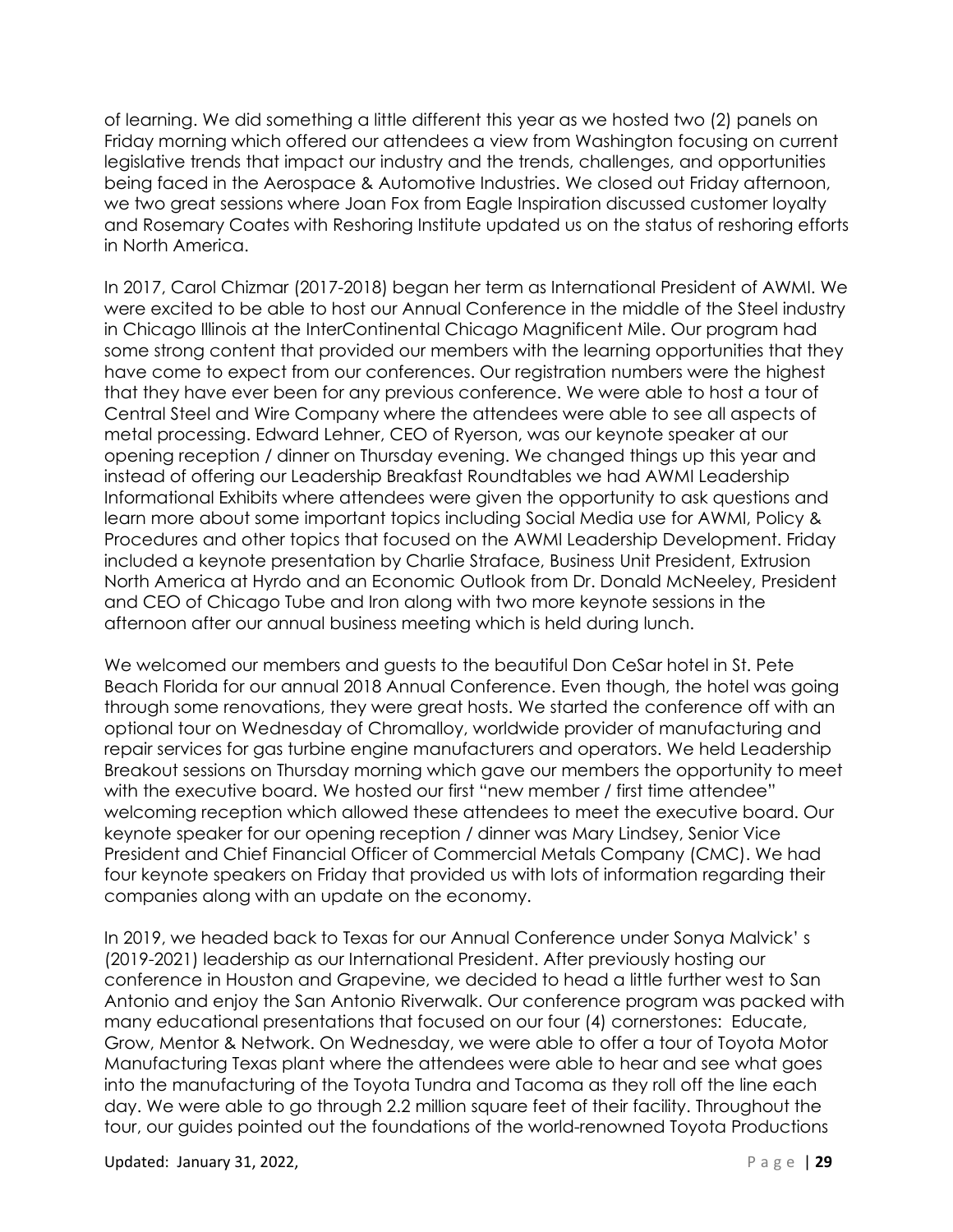System, as well as giving us insight to the line side processes of the TMMTX team members. On Thursday, we again hosted our Leadership Breakout Sessions giving everyone the opportunity to meet with the executive board followed by an educational workshop, "Unveil Your Most Powerful Self" with Kailei Carr, CEO of the Asbury Group. Mr. Todd Williams, General Manager, Body Operations (Weld and Press) of Toyota Motor Manufacturing Texas presented "The Ever-Changing Auto Industry" as his keynote presentation on Thursday evening at our opening reception / dinner. As previous years, Friday was jam packed with educational presentations. Chris Kuehl, Managing Director and Co-Founder of Armada Corporate, gave us our annual economy update. After the break on Friday morning, we held a session on Diversity & Inclusion, with speakers, Pauline Johnson, Account Manager, Automotive Sales of ArcelorMittal, and Sonya Wilson of Arconic. Anne Phelan, CEO, and founder of Merrett Davies International LLC, closed out our Friday with her presentation on "Moving from Personal Growth to Team/Business Growth."

Unfortunately, the COVID-19 pandemic hit in 2020 which changed the way AWMI conducted business and offered events to our members across the United States and Canada. Our leadership stepped up to the challenge and thought out of the box. International held several "free" webinars for our members along with a Fall Webinar Series that replaced our Annual International Conference which was canceled for 2020. In September, Katrina Cravy presented "Your Charisma Counts! Learn How to Improve" followed by Don Rheem presenting "Accountability Workshop" in October. We wrapped up the series with Dr. Chris Kuehl presenting "An Economic Update" in November. These speakers were ones that were already scheduled to present at our conference that was to be held in San Diego CA. Throughout the year, our chapters hosted magnificent events either as Zoom meetings or webinars during the pandemic. Some of the chapters joined together to host events. One of the positives that came out of 2020 was members were able to attend events hosted by all our chapters located all the United States and Canada since the events were being held virtually. The leadership of the organization did declare 2020 a Mulligan Year for the elections. No elections were held for the Executive Committee.

Due to restrictions that came with COVID-19, we did not award our membership cup in 2020 but we did have the opportunity to congratulate several of our chapters on 2020 accomplishments: Congratulations to seven (7) AWMI chapters for exceeding our overall goal of 75% retention rate for chapter membership in the year 2020!!!

# **Cincinnati/Northern Kentucky, Quad Cities, Pittsburgh, Tennessee,**

# **California, Carolinas, & Chicago**

In a challenging year for companies and associations alike the following four (4) AWMI chapters were able to exceed their membership goals for 2020.

# **Detroit, Pittsburgh, Tennessee, & Texas**

A special **CONGRATULATIONS** to **Pittsburgh & Tennessee** for exceeding both above goals!!!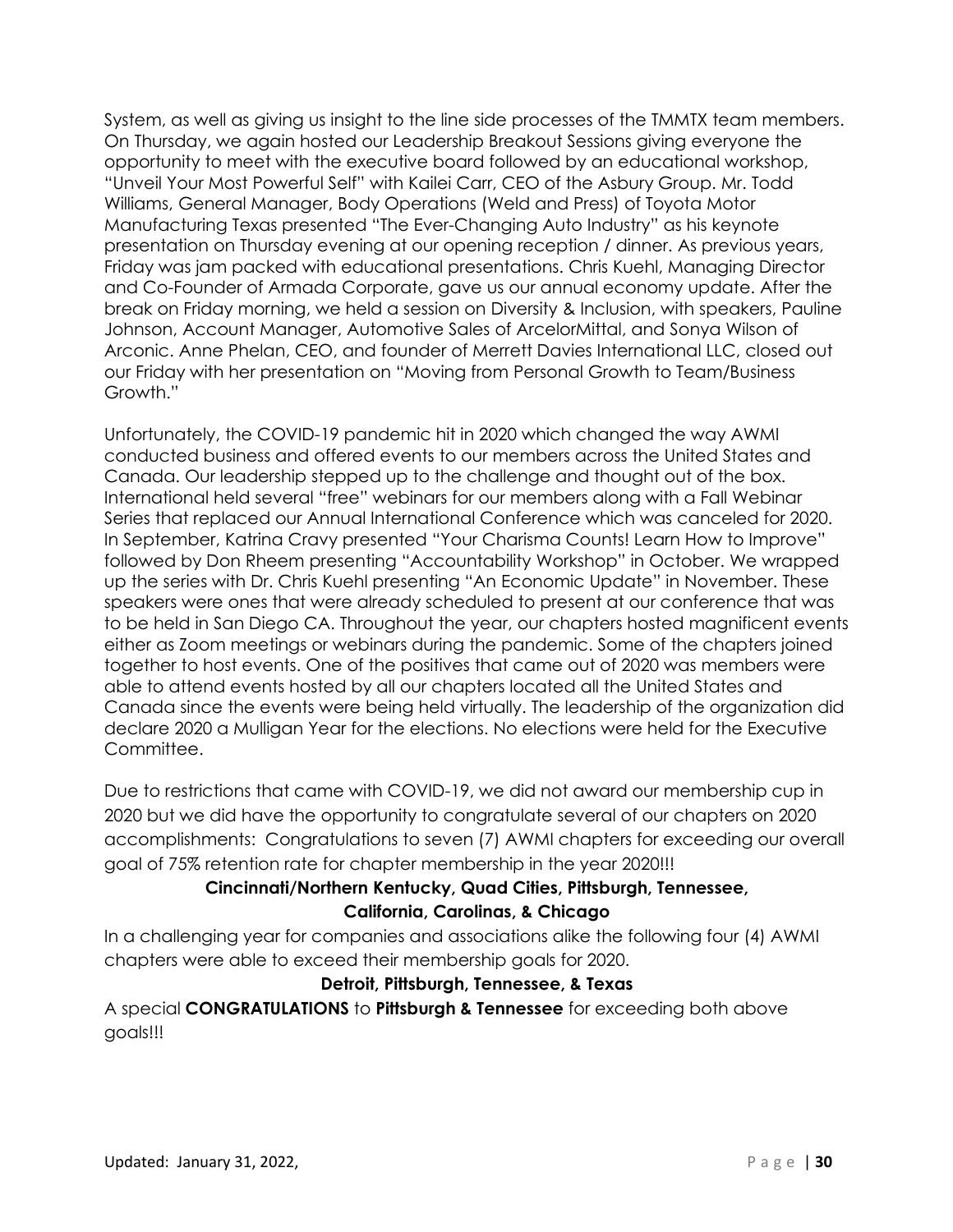2021 continued with the COVID-19 pandemic offering its share of challenges but AWMI continued to offer magnificent events to our members across the United States and Canada. In March to celebrate International Women's Day, the California, Detroit, and Toronto chapters worked together to host an excellent panel. The panelists were Tamaira Ridgely, US Steel Corporation; Kristen Hammer, Virgin Hyperloop; Tammy Brown, KPMG; and Lisa Marcuzzi, ArcelorMittal Dofasco. The information provided by these strong women was invaluable. We were able to hold our International Conference in Orlando in November and to celebrate our 40<sup>th</sup> Anniversary. It was great to be back in person. Speaking specifically about the conference, it was just impressive. Everyone was busy from morning to night, but it was well worth it. The speakers were amazing and the material they covered was relevant and immediately helpful. We were particularly excited about the considerable number of first time and new member attendees. A couple of events were the behind-the-scenes tour at Universal Studios, along with the follow-up keynote address by the engineers from Universal, and Chad Sheehan who spoke about his S.A.V.E. Yourself Program. During the behind-the-scenes tour at Universal Studios Islands of Adventures, members were treated to up close looks at the operation and maintenance of roller coasters and other rides at the park. The engineers covered the physics calculations necessary to provide the magnetic propulsion for The Incredible Hulk Coaster®. They also explained how they drain all the water from Dudley Do-Right's Ripsaw Falls® every night for inspection and maintenance. On Thursday, Show Producer Shelby Honea and Engineering Manager Amanda Zielkowski addressed the conference and further explained how much engineering and planning goes into providing a safe yet thrilling experience for park guests.

During an educational workshop, Chad Sheehan spoke to the members about situational awareness and living in a dangerous world. A lifelong law enforcement officer, Sheehan developed the S.A.V.E. Yourself program to train civilians in surviving violent events. Sheehan offered many tips on how to read a situation and react accordingly. Advice ranged from the basic such as pay attention and know where the exits are to more counterintuitive ideas such as not following "the rules" when situations get out of control.

Other valuable programming at the conference included a moderated panel discussing the steel industry, leadership training, and an economics panel. At the conference, it became clear how AWMI mindfully promotes its four pillars – networking, growth, education, and mentorship – for the benefit of all its members. On Friday at our Association's Business Luncheon, AWMI has honored to present our Making a Difference Award to two outstanding supporters of AWMI: Anne Phelan of Merrett Davies International LLC and Dr. Chris Kuehl of Armada Corporate Intelligence.